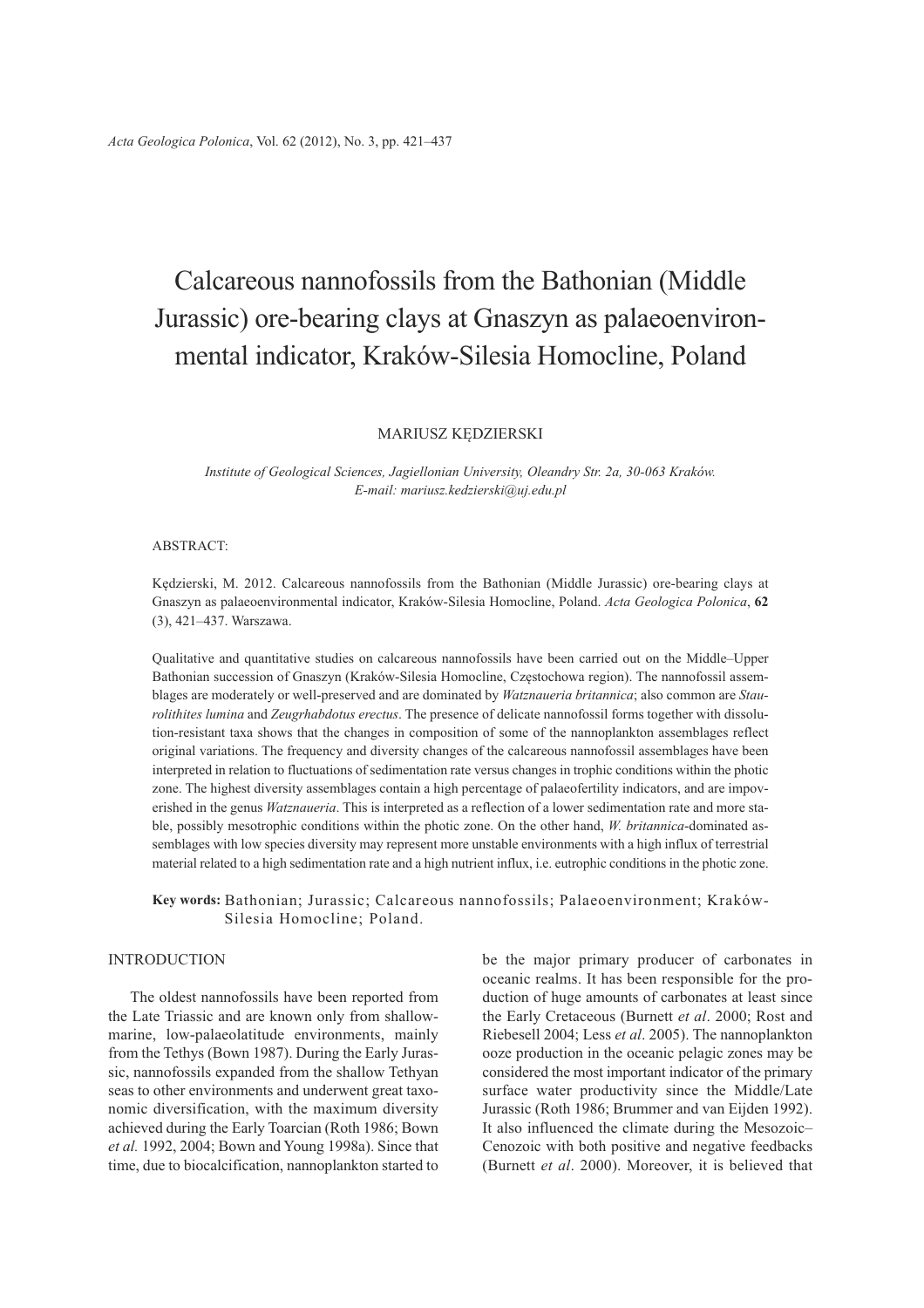changes of climate influenced the nannoplankton phylogeny and its environmental adaptations. For example, cooling in the Mesozoic greenhouse caused diversification of calcareous nannoplankton and thus palaeolatitudinal differentiation (Bown *et al.* 2004).

The recognition of the environmental preferences of the nannoplankton is one of the main goals in recent studies on both extant and extinct assemblages. After preliminary agreement concerning the palaeoenvironmental preferences of particular taxa, it has been concluded that palaeoenvironmental interpretations based solely on nannoplankton are strongly biased. Moreover, analogies based directly on modern assemblages could have led to erroneous results, since the Cretaceous/Paleogene boundary extinction eliminated c. 93% of the species and there are no extant forms representing the main Mesozoic taxa (for discussion see Lees *et al.* 2005). Nevertheless, the latitude, surface oceanic water-currents, and temperature (e.g., Okada and Honjo 1973), as well as nutrient supply (e.g., Lampert *et al.* 2002; Andruleit *et al*. 2003), are considered the main factors controlling the distribution of modern and, by analogy, also the extinct nannoplankton (see also Lees *et al.* 2005).

The main purpose of this paper is the interpretation of the palaeoenvironment of the Bathonian clays in Gnaszyn, based on calcareous nannofossil assemblages and their dynamics.



Text-fig. 1. Geological sketch-map of the Częstochowa area (A – after Majewski 2000) and location of the studied sections (B – after Matyja and Wierzbowski 2003)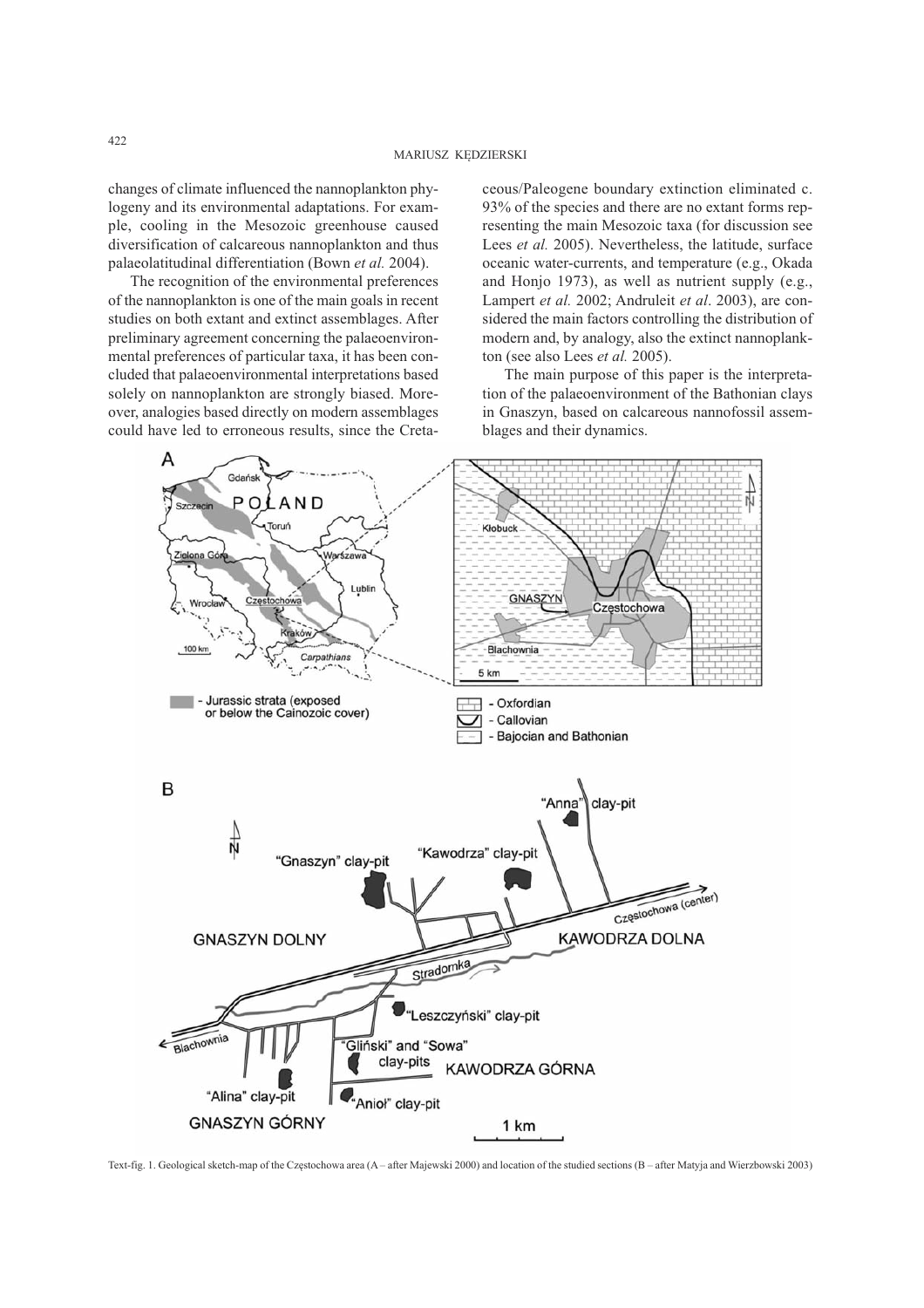# GEOLOGICAL SETTING

The Gnaszyn section is located in the western part of the town of Częstochowa (Central Poland) (Textfig. 1). It is an active clay-pit, exposing a monotonous series of soft clays or clayey shales, black or dark grey in colour. The clays are strongly bioturbated with the primary lamination rarely observed (Leonowicz 2012, this issue). They are partially enriched in coarsegrained clasts, especially in the lower and upper parts of the succession. Distinctive horizons of large siderite concretions with common septarian structures (Majewski 2000; Witkowska 2012, this issue; Text-fig. 2) are scattered throughout the succession.

The Gnaszyn succession represents the offshore zone below the fair-weather wave base, commonly af-

fected by storms and river input (Leonowicz 2012, this issue), rich in both benthic and nektonic macrofauna and plant fossils. The most common are bivalves, gastropods, cnidarians and ammonites (see also Majewski 2000; Gedl *et al.* 2003; Matyja and Wierzbowski 2003; Kaim 2004, 2008, 2011).

The calcareous nannoplankton was studied from sections A, B and C (Text-fig. 2). Sections A and B represent the Middle–Upper Bathonian Subcontractus through Retrocostatum ammonite zones. Section C represents the Upper Bathonian Retrocostatum Ammonite Zone (Gedl and Kaim 2012, this issue). In the nannoplankton scheme, the succession represents the NJ 11 *Pseudoconus enigma* Biozone, which spans most of the Bathonian, from the Parkinsoni up to the Hodsoni ammonite biozones (Bown and Cooper 1998).



- Gns32 - sample location - siderite concretion level - sunken driftwood level  $\sim$ 

 $\mathbf{\widehat{N}}$  - abbreviation of concretion level

Text-fig. 2. Sketch-map of the Gnaszyn clay-pit with location of studied sections (from Gedl and Kaim 2012)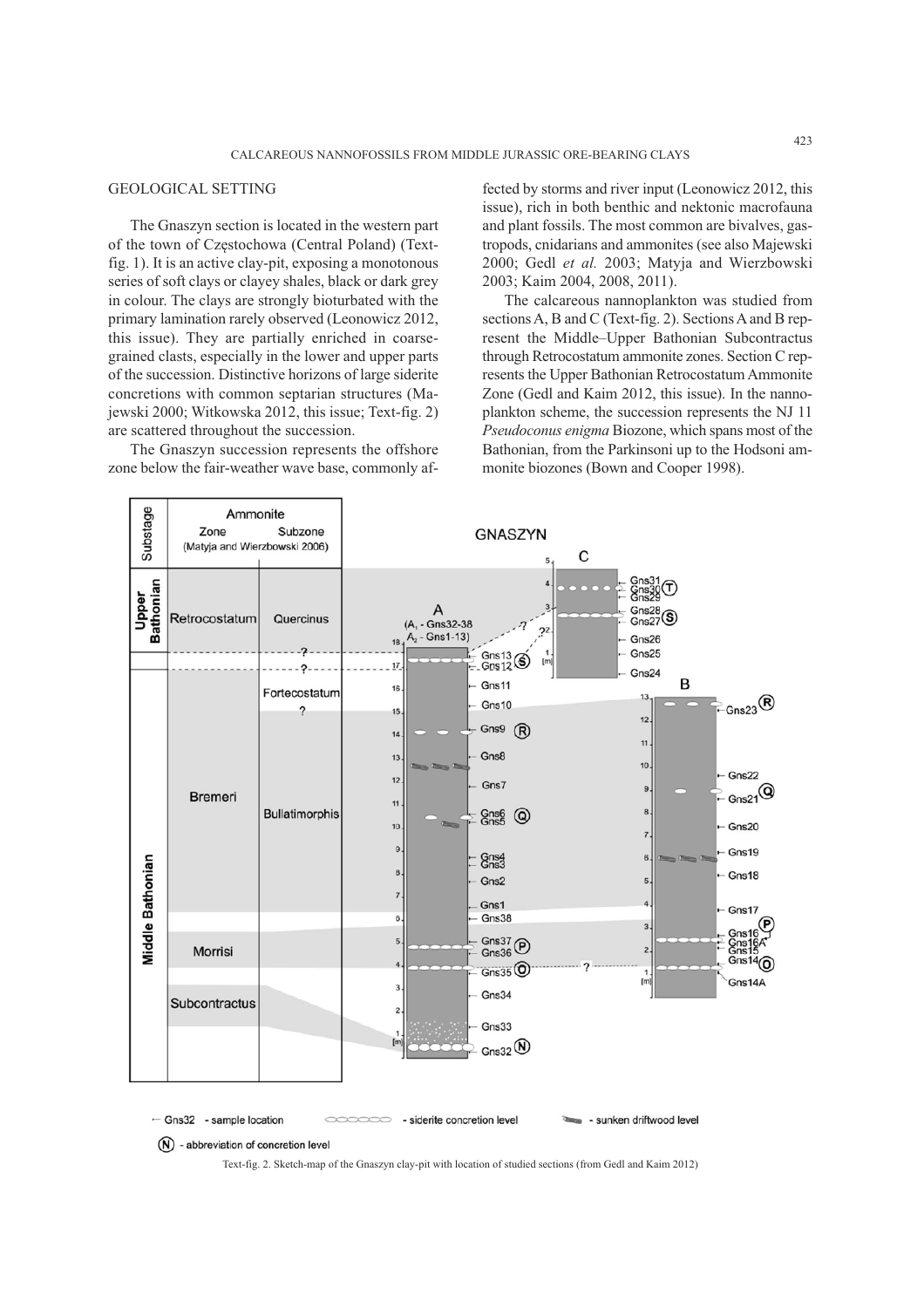## MATERIAL AND METHODS

Forty rock samples were studied (Text-fig. 2). The light microscope slides were prepared using the simple smear-slide method; a small amount of rock-sample was scraped onto the slide and spread across its surface with a little water; after drying, the slide was covered with a cover-glass with a drop of Canadian Balsam (see also Bown and Young 1998b). The slides were then inspected under the polarised light microscope Nikon Eclipse 600 under cross polarised light or phase contrast at magnification x1000. The relative nannofossil abundance was determined based on c. 300 specimens calculated on a smear-slide (Thierstein *et al*. 1977; Bown and Young 1998b). In samples with total nannofossil abundance below 300, the percentage was computed based on 200 specimens available for analysis. The approximate abundance of nannofossil assemblages within a slide was

measured as a mean content of specimens (of all taxa) per field(s) of view (abbreviated FOV). Three categories of abundance were distinguished: very rare – 1 specimen per 10 FOVs or less; rare – 1 specimen per 1 – 9 FOVs; frequent  $-1$  specimen per 1 FOV; common  $-2$ – 10 specimens per 1 FOV. The nannofossil state of preservation was estimated using the scale of Roth (1983) where E (weak E-1 to strong E-3) means the level of etching by dissolution; and O (weak O-1 to strong O-3) means secondary calcite overgrowth; X means excellent state of preservation.

## RESULTS

Calcareous nannofossils, of moderate to poor preservation (E-2, on average), were found in all investigated samples. The samples with a coarse-



*topodorhabdus decussatus* PC, Gns36. j – *O. decussatus* Gns36, XPL. k – *Ethmorhabdus gallicus* XPL, Gns36. l – *Pseudoconus* cf. *P. enigma* XPL, Gns14A. m, n – S*taurolithites lumina* XPL, Gns30. o – *S. lumina* BF, Gns36. p, r – *Zeugrhabdotus erectus* XPL, Gns30. s, t – *Z. erectus* PC, Gns36. u – *Stephanolithion speciosum* PC, Gns11. All figures are × 2200.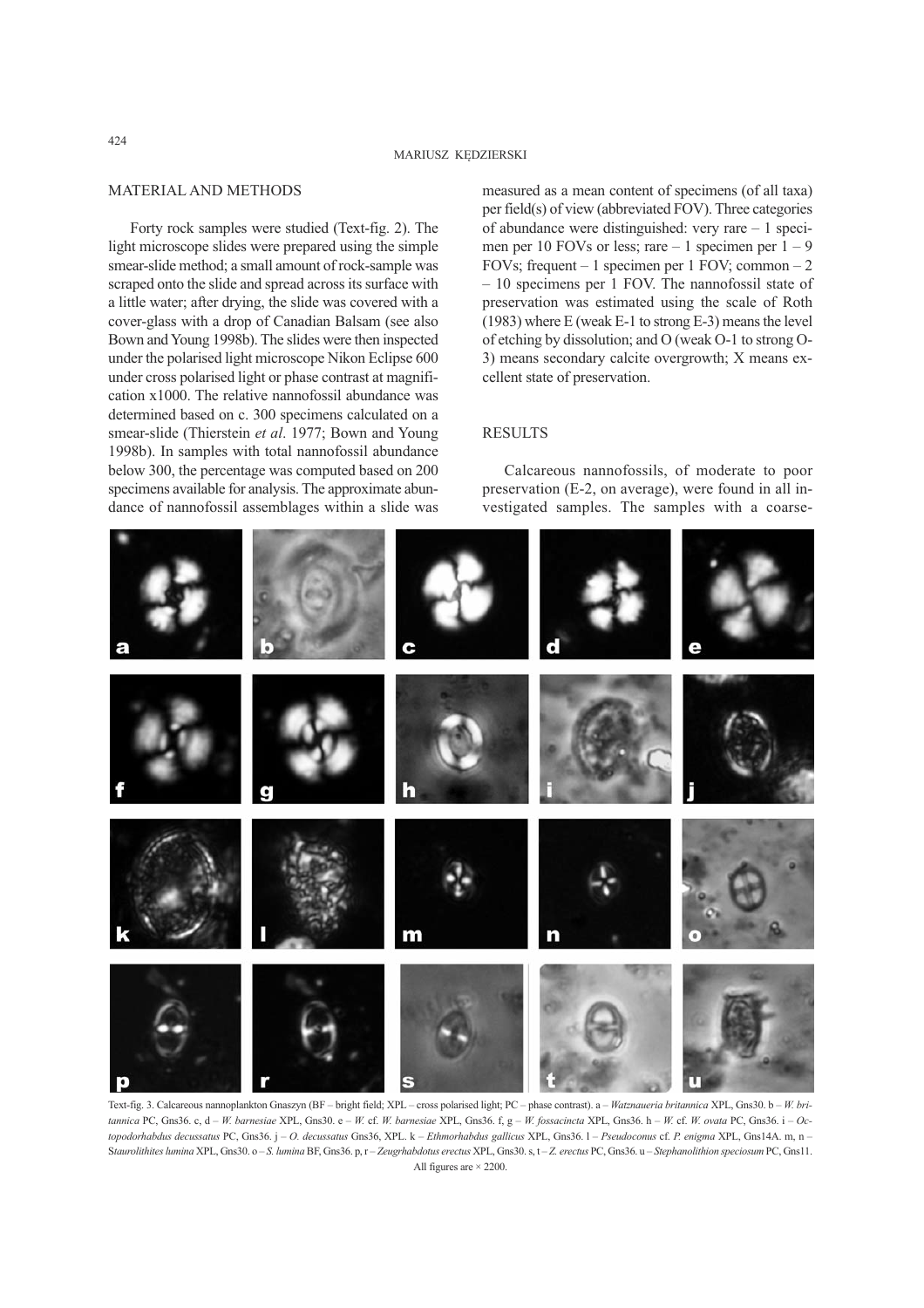grained organic matter fraction contain etched and/or broken nannofossils, with E-3 state of preservation. The better preserved assemblages (mainly E-2, but also E-1) contain some coccospheres. In the middle parts of sections A and B, and in the lower part of section A, calcareous nannoplankton is very rare or rare; 1 specimen per 10 FOV or less. Calcareous nannoplankton is more abundant (few to common) in the lower part of section B and in the uppermost parts of sections A and C.

Thirty-eight species-level taxa (with some left in open nomenclature) have been recognised (Table 1, Textfig. 3), with their richness varying between 5 (Gns4, 32) and 22 (Gns9) per sample. The lowest richness is observed in the lower parts of sections A (Gns32, 35) and B (Gns16A, 16). Higher up the succession the richness gradually increases, although some exceptions are noticed (samples Gns35 to Gns4 in section A; or samples Gns20 and 21 in section B). As expected, the richness strongly correlates with sample size (Text-figs 4, 5).

The most common is genus *Watznaueria*, attaining a mean contribution to the calcareous nannofossil assemblages of c. 80%, reaching up to 97% of the total abundance in sample Gns4. This genus is represented mainly by *W. britannica*, which dominates all samples. The percentage of this species is the highest in the middle part of section A and in the lower and upper parts of section B (Gns3, 4 and Gns14, 21). Also common are *W. fossacincta* (26% in Gns5) and *W. barnesiae* (41% in sample Gns36). The former is also more abundant in the middle part of the studied sections (Gns1, 5 and Gns19). The latter is the most abundant in the lower part

of section A (Gns33, 36) and in the basal sample, Gns14A, of section B (Text-figs 4, 5).

Also common is *Staurolithites lumina*. It occurs in all samples, except Gns33, with relative abundance ranging from 1.3% (Gns32 and 14A) to 33.9% (Gns29) and mean abundance 8% (Text-figs 4, 5).

*Zeugrhabdotus erectus* occurs in abundances up to almost 11% (Gns29, 31). It is missing from several samples, particularly in the middle part of section A and in the lowermost part of section B (Tect-figs 4, 5). Its highest abundance was noticed in the upper part of section C and in the topmost part of section A (Text-figs 4, 5).

*Biscutum dubium* is also quite common, reaching 7.2% and 8.4% in samples Gns22 and 28 respectively; it is absent in the lower part of section B, and in the lower and middle parts of section A.

*Pseudoconus enigma*, *Ethmorhabdus gallicus*, and *Stephanolithion* spp. (represented mainly by *S. speciosum*) have been found in particular samples at percentages higher than 2%. However, their non-continuous occurrence (absence in some samples) remains statistically insignificant for the present analysis.

Percentages of the taxa mentioned above in relation to the calcareous nannoplankton assemblages are plotted against the lithological logs in Text-figs 4 and 5.

Based on abundance of the taxa in the studied assemblages, a cluster analysis and linear regression for selected pairs of variables has been performed, using the PAST software (Hammer *et al*. 2001). For the statistics, four additional variables were plotted: abundances of: (1) *Watznaueria* spp.; (2) *W. barnesiae*+*W. fossacincta*; (3) Z*. erectus+B. dubium+S. lumina*, and

| Samples (Section A)          | 32          | 33          | 34             | 35              | 36                  | 37           | 38       |             |          |                   |          |                               |             |          | 8           | 9                   | 10       | 11       | 12            | 13    |
|------------------------------|-------------|-------------|----------------|-----------------|---------------------|--------------|----------|-------------|----------|-------------------|----------|-------------------------------|-------------|----------|-------------|---------------------|----------|----------|---------------|-------|
| Taxa richness per sample     | 5           | 6           | $\overline{Q}$ | 5               | 9                   | $\tau$       | 8        | $\mathbf Q$ | 9        | $\tau$            |          | $\overline{7}$                | $\mathbf Q$ | 7        | 11          | 12                  | 11       | 10       | 13            | 17    |
| Anfractus harrisonii         | $\Omega$    |             | $\Omega$       | $\Omega$        | $\Omega$            | $\Omega$     | $\Omega$ |             | $\Omega$ | $\Omega$          |          |                               | 0 0.395     | $\Omega$ | $\Omega$    | $\Omega$            | $\Omega$ | $\Omega$ | 0.412         | 2.007 |
| Axopodorhabdus cylindratus   | $\Omega$    |             |                | $\Omega$        |                     |              |          |             |          |                   |          |                               |             |          | $\Omega$    |                     |          | $\Omega$ | 0.823         |       |
| Axopodorhabdus atavus        |             |             |                |                 |                     |              |          |             |          |                   |          |                               |             |          |             |                     |          |          | $\Omega$      | 0.334 |
| Axopodorhabdus sp.           | $\theta$    | .852        | 2.941          | $\Omega$        | .835                | 1.031        | 1.13     |             |          |                   | $\Omega$ | 0.478                         |             | $\Omega$ | 0.749       |                     |          |          |               |       |
| <b>Biscutum</b> dubium       |             | 0           | 2.941          | 0 <sup>11</sup> | .835                | $\Omega$     | 1.695    | .622        | 1.212    | 0.877             | 1.117    |                               | 0.791       | $\Omega$ | 2.622       | 0.735               | 2.381    | 0.816    | 1.646         | 2.676 |
| Biscutum finchii             |             |             | .471           | $\Omega$        | 0                   |              |          |             |          |                   |          |                               |             |          |             |                     |          |          |               |       |
| Biscutum sp.                 | 1.299       |             |                |                 |                     |              |          |             | 3,03     |                   |          |                               |             |          |             |                     |          |          | $\Omega$      | .672  |
| Cribrosphaerella ehrenbergii |             |             |                |                 |                     |              |          |             |          |                   |          |                               |             |          | $\Omega$    | 0.368               |          |          |               |       |
| Cyclagelosphaera margarelii  |             |             |                |                 |                     |              |          |             |          |                   |          |                               |             | $\Omega$ | 0.375       |                     |          |          |               |       |
| Ethmorhabdus gallicus        |             |             | ſ              | .222            | .835                |              |          |             |          |                   |          |                               |             | $\Omega$ |             | 0.735               | 0.397    | $\Omega$ | 0.412         | 0.334 |
| Lotharingius sigillatus      | $\Omega$    | .852        | $\Omega$       |                 |                     |              |          | 0.541       | 3.636    | 1.754             |          | $\Omega$                      | 1.186       |          | 0.69 1.873  | 0.368               | 0.794    | $\Omega$ | 0.823         | 1.338 |
| Lotharingius sp.             |             |             | .471           | $\Omega$        |                     | $.835$ 1.031 | 1.13     | 0.541       |          |                   | $\Omega$ | 0.957                         |             | .379     |             | $0 \mid 0.735 \mid$ | 0.397    | 0.408    | $\Omega$      | 2.341 |
| Parhabdolithus sp.           |             |             |                |                 |                     |              |          |             |          |                   |          |                               |             |          |             |                     |          |          | $\Omega$      | 0.669 |
| Polypodorhabdus escaigii     |             |             |                |                 |                     |              |          |             |          |                   |          |                               |             |          |             | 0                   | 0.794    | 1.224    |               |       |
| Podorhabdus grassei          |             |             |                |                 |                     |              |          |             |          |                   |          |                               |             |          |             |                     |          |          | C             | 0.334 |
| Pseudoconus enigma           | 1.299       | 1.852       |                | 4.412 3.333     | $\Omega$            | 3.093        |          |             |          | 3.636 0.439 0.559 |          | $\Omega$                      | 0.791       | 0,69     | 0.749       | 0                   | 2.381    | 0.408    | 1.235         | 0.669 |
| Stephanolithion speciosum    |             |             |                |                 | $\Omega$            |              | 0.565    |             |          |                   |          |                               |             |          |             |                     | 0        | .633     | 0.823         | 0.334 |
| Stephanolithion sp.          |             |             |                |                 |                     |              | $\Omega$ | 0.541       |          |                   |          |                               |             |          |             |                     |          |          |               |       |
| Staurolithites lumina        | 1.299       | $\Omega$    | 4.412          | 3.333           | 7.339               | 7.216 28.25  |          | 11.35       |          |                   |          | 6.667 1.754 1.676 8.612 1.976 |             | 2.759    | 4.12        | 2.574               | 5.556    |          | $12.24$ 4.115 | 13.38 |
| Tetrapodorhabdus shawensis   | $\Omega$    |             |                |                 |                     |              |          |             |          |                   |          |                               |             | $\Omega$ | 0.749       | 0.735               |          |          |               |       |
| Tetrapodorhabdus sp.         |             |             |                |                 |                     |              |          |             |          |                   |          |                               |             |          |             |                     |          |          | $\Omega$      | 0.334 |
| Triscutum sp.                |             |             |                |                 |                     |              |          | 0.541       |          |                   |          |                               |             |          |             |                     |          |          |               |       |
| Tubirhabdus patulus          |             |             |                |                 |                     |              |          |             |          |                   |          |                               |             |          | $\Omega$    | 0.368               |          | $\Omega$ | 0.412         |       |
| Watznaueria barnesiae        | 31.17       | 37.04       | 13.24          | 33.33           | 41.28               | 17.53        | 6.78     | 10.81       | 11.818   | 3.07              |          | .435                          |             | 0.69     | 1.873       | 1.838               | 0.794    |          | 2.469         | 5.017 |
| Watznaueria britannica       | 64.94 55.56 |             | 58.82          | 57.78 41.28     |                     | 51.55        | 56.5     | 49.19       | 60.61    | 74.56             | 83.8     | 62.2                          | 79.05       | 82.76    | 71.16       | 82.35               | 75.4     | 65.31    | 65.84         | 43.48 |
| Watznaueria fossacincta      | $\Omega$    | O           | 2.941          |                 | 0 1.835 17.53       |              | $\theta$ |             |          | 24.86 18.79 17.54 |          | 12.85 25.84 15.81             |             | 11.03    | 14.98       | 7.353               | 7.937    | 16.33    | 20.58         | 16.72 |
| Zeugrhabdotus erectus        |             | $0$   1.852 | 7.353          |                 | 0 0.917 1.031 3.955 |              |          |             | 010.606  | $\Omega$          | $\Omega$ | 0.478                         |             |          | $0\,10.749$ | 1.838               | 3.175    | 1.633    | 0.412         | 8.361 |

Table 1a. Sample taxon-richness and relative abundance of taxa and calcareous nannoplankton abundance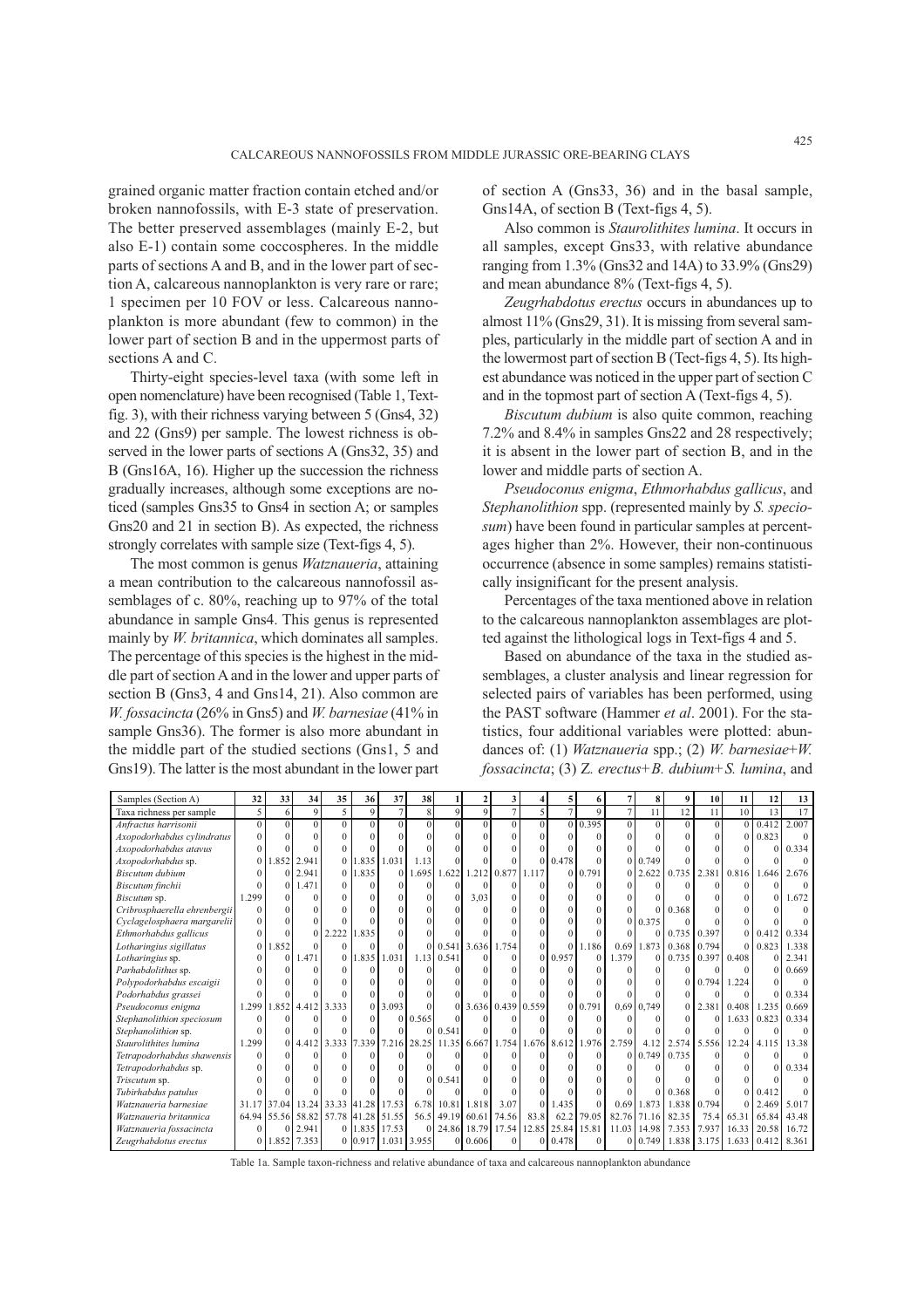#### MARIUSZ KĘDZIERSKI

| Samples (Section B)         | 14A            | 14       | 15       | 16A      | 16             | 17       | 18       | 19       | 20       | 21       | 22       | 23       |
|-----------------------------|----------------|----------|----------|----------|----------------|----------|----------|----------|----------|----------|----------|----------|
| Taxa richness per sample    | 10             | 10       | 9        | 6        | 7              | 9        | 16       | 16       | 15       | 10       | 14       | 15       |
| Anfractus harrisonii        | $\overline{0}$ | $\Omega$ | $\Omega$ | $\Omega$ | $\overline{0}$ | $\Omega$ | $\theta$ | 0.671    | $\theta$ | 0.498    | 0.578    | $\Omega$ |
| Axopodorhabdus cylindratus  | $\theta$       | 0,424    | $\Omega$ | $\Omega$ | $\Omega$       | $\Omega$ | 0,338    | 0,336    | 0.352    | $\Omega$ | $\Omega$ |          |
| Axopodorhabdus sp.          | 0,667          | $\Omega$ | 1,158    | $\Omega$ | $\theta$       | 0,402    | $\Omega$ | $\Omega$ | $\Omega$ | $\Omega$ | $\Omega$ | 0,333    |
| <b>Biscutum</b> dubium      | 0              | $\Omega$ | $\Omega$ | 2,985    | $\Omega$       | 1,606    | 1,351    | 4,362    | 4,225    | 0,498    | 7,225    |          |
| Biscutum finchii            | 0              | $\Omega$ | $\Omega$ | 1,493    | $\Omega$       | $\Omega$ | $\Omega$ | O        | $\Omega$ | $\Omega$ | $\Omega$ | $\Omega$ |
| Biscutum sp.                | 0              | $\Omega$ | $\Omega$ | $\Omega$ | $\Omega$       | 0,402    | 0.676    | 0        | $\Omega$ |          |          |          |
| Cretarhabdus cf. conicus    | 0              |          | $\Omega$ | $\theta$ | 0,704          | $\Omega$ | $\Omega$ |          |          |          |          |          |
| Cyclagelosphaera margarelii | $\theta$       | 0,424    | $\Omega$ | $\Omega$ | $\Omega$       | $\Omega$ | 0,338    | $\Omega$ | $\Omega$ |          |          |          |
| Ethmorhabdus gallicus       | 0              | $\Omega$ | 1,931    | $\Omega$ | $\Omega$       | $\Omega$ | 0,338    | 1,678    | 1,408    | 0,995    | 0,867    | 0.667    |
| Hexapodorhabdus sp.         | 0              | $\Omega$ | $\Omega$ | $\Omega$ | $\Omega$       | $\Omega$ | 0,338    | 0        | $\Omega$ |          |          |          |
| Lotharingius hauffi         |                | $\Omega$ | $\Omega$ | $\Omega$ | $\Omega$       | $\Omega$ | $\Omega$ |          |          |          |          | 0,333    |
| Lotharingius sigillatus     | 0              |          | $\Omega$ | $\Omega$ | $\Omega$       | 2,008    | 0,338    | 2,349    | 0.704    | 2,488    | $\Omega$ | 1.667    |
| Lotharingius sp.            | 1,333          | 1,271    | $\Omega$ | $\theta$ | 0.704          | $\Omega$ | 0.338    | 0,336    | 1.056    | $\Omega$ | 0.867    |          |
| Polypodorhabdus escaigii    | $\Omega$       | 0.424    | $\Omega$ | $\Omega$ | $\Omega$       | 0.402    | 0.676    | $\Omega$ | 1.056    | 0.498    | 0.867    | $\Omega$ |
| Pseudoconus enigma          | 6,667          | 4,237    | 0,772    | 1,493    | 2.113          | 0.803    | 1,014    | 1.007    | 1.056    | 0,498    | 0,867    |          |
| Retecapsa sp.               | $\Omega$       | $\Omega$ | $\Omega$ | $\Omega$ | $\Omega$       | $\Omega$ | $\Omega$ | 0.336    | $\Omega$ | $\Omega$ |          |          |
| Staurolithites lumina       | 1.333          | 3,814    | 3,475    | 4,478    | 4,93           | 22,09    | 11.82    | 11,74    | 12.32    | 8,955    | 18.79    | 10       |
| Stephanolithion speciosum   | 0,667          | $\Omega$ | $\Omega$ | $\Omega$ | $\Omega$       | $\Omega$ | 0,338    | 0.671    | 0.352    | $\Omega$ | 0.289    | 0.333    |
| Tetrapodorhabdus shawensis  | $\Omega$       | $\Omega$ | 0,772    | $\Omega$ | $\Omega$       | $\Omega$ | $\Omega$ | 0.336    | $\Omega$ | $\Omega$ | 0,289    | 0.667    |
| Tetrapodorhabdus sp.        |                | $\Omega$ | $\Omega$ | $\Omega$ | $\Omega$       | $\Omega$ |          | $\Omega$ | 0.352    | $\Omega$ | $\Omega$ |          |
| Triscutum sp.               |                |          | $\Omega$ | $\Omega$ | $\Omega$       | $\Omega$ |          |          | $\Omega$ | $\Omega$ | 0,867    | 0.667    |
| Tubirhabdus patulus         | 0.667          | 0        | $\Omega$ | $\Omega$ |                | $\Omega$ | $\Omega$ | 0.336    |          |          | $\Omega$ |          |
| Watznaueria harnesiae       | 30             | 1.271    | 4,633    | 11.94    | 2.113          | $\Omega$ | 3.041    | 2,685    | 0.704    | $\Omega$ | $\Omega$ | 1.667    |
| Watznaueri a britannica     | 41.33          | 85.17    | 69.5     | 77.61    | 77,46          | 60.24    | 67,57    | 48,99    | 70.42    | 79.6     | 57.8     | 76.67    |
| Watznaueri a fossacincta    | 16,67          | 2,966    | 17,37    | $\Omega$ | 11,97          | 12,05    | 11,15    | 21,48    | 4.225    | 4,975    | 8,96     |          |
| Zeugrhabdotus erectus       | 0.667          | $\Omega$ | 0.386    | $\Omega$ | $\Omega$       | $\Omega$ | 0.338    | 2.685    | 1.761    | 0,995    | 1.734    |          |

Table 1b. Sample taxon-richness and relative abundance of taxa and calcareous nannoplankton abundance

| Samples (Section C)          | 24       | 25             | 26           | 27       | 28             | 29             | 30       | 31       |
|------------------------------|----------|----------------|--------------|----------|----------------|----------------|----------|----------|
| Taxa richness per sample     | 13       | 13             | 18           | 15       | 16             | 22             | 18       | 16       |
| Anfractus harrisonii         | $\theta$ | $\overline{0}$ | 0,73         | 0,669    | $\overline{0}$ | $\overline{0}$ | 0,336    | 1,083    |
| Axopodorhabdus cylindratus   | 0,324    | 0,42           | $\mathbf{0}$ | 0,669    | $\theta$       | 0.424          | $\Omega$ | $\Omega$ |
| Axopodorhabdus sp.           |          | $\Omega$       | $\Omega$     | $\Omega$ | 0.669          | 0,424          | 0,671    |          |
| <b>Biscutum</b> dubium       | 4,854    | 2,101          | 3,285        | 4,682    | 8,361          | 5,085          | 3,02     | 3,249    |
| Biscutum finchii             | $\theta$ | $\Omega$       | $\Omega$     | $\Omega$ | $\theta$       | 0,847          |          |          |
| Biscutum sp.                 | $\theta$ | 0,42           | $\Omega$     | $\Omega$ | $\theta$       | 0,424          |          |          |
| Calvculus sp.                |          | $\Omega$       | 0,365        | $\Omega$ | 0              |                |          |          |
| Cretarhabdus cf. conicus     |          | $\Omega$       | $\Omega$     | $\Omega$ | $\Omega$       | 0,424          |          |          |
| Cribrosphaerella ehrenbergii | 0        | $\theta$       | $\Omega$     | $\Omega$ | 0              | $\Omega$       | $\Omega$ | 0,361    |
| Cyclagelosphaera margarelii  | 0        | $\Omega$       | $\theta$     | 1,003    | $\Omega$       | $\theta$       | 0.336    |          |
| Ethmorhabdus gallicus        | 0,324    | 0,42           | 1,095        | 0,669    | 0,669          | 0,847          | 0,671    | 0,722    |
| Hexapodorhabdus cuvillieri   | $\theta$ | $\theta$       | 0,365        | $\Omega$ | $\Omega$       |                |          |          |
| Hexapodorhabdus sp.          |          | $\Omega$       | $\Omega$     |          | $\Omega$       | 0,424          |          |          |
| Lotharingius hauffi          |          | $\mathbf{0}$   | 0,365        | $\Omega$ |                |                |          |          |
| Lotharingius sigillatus      | 2,913    | $\Omega$       | 1,825        | 1,338    | 1.338          | 0,847          | 1.342    | 1,444    |
| Lotharingius sp.             | 1,942    | 2,101          | 2,19         | 0,334    | 3,679          | 1,271          | 2,013    | 3,249    |
| Octopodorhabdus decussatus   |          | $\Omega$       | $\Omega$     | $\Omega$ | $\Omega$       | 0,424          | $\Omega$ | 0,361    |
| Polypodorhabdus escaigii     | 0,647    | 0,42           | $\Omega$     | 1,672    | 1,338          | 0,847          | 0,336    | 0,361    |
| Podorhabdus grassei          | 0        | $\Omega$       | $\Omega$     | $\Omega$ |                | $\Omega$       |          |          |
| Pseudoconus enigma           |          | $\mathbf{0}$   | 0,365        | 1,672    | 0,334          | $\Omega$       | 0,336    | 0,361    |
| Retecapsa sp.                |          | $\theta$       | $\Omega$     | $\Omega$ | $\theta$       | 0,424          |          |          |
| Schizosphaerella sp.         |          | $\Omega$       | 0,365        | $\Omega$ | $\Omega$       | $\Omega$       |          |          |
| Staurolithites lumina        | 16.83    | 23,95          | 18,25        | 12,37    | 20,4           | 33,9           | 20.13    | 14,44    |
| Stephanolithion hexum        | 0        | $\Omega$       | $\Omega$     | $\Omega$ | $\Omega$       | $\Omega$       | 0,671    |          |
| Stephanolithion speciosum    | 0.647    | 0,42           | 0,73         | 1,003    | 1.672          | 2,119          | $\Omega$ | 1,444    |
| Stradnelithus sp.            |          | $\Omega$       | $\Omega$     | $\Omega$ | 0,334          | $\Omega$       |          |          |
| Tetrapodorhabdus shawensis   | 0,647    | 0,84           | 0,73         | $\Omega$ | 0,334          | $\mathbf{0}$   | 0.336    | 0,361    |
| Tetrapodorhabdus sp.         | 0        | $\Omega$       |              | $\Omega$ | 0              | $\Omega$       | 0,336    | 0        |
| Triscutum cf. sullivanii     |          | $\Omega$       | 0,73         | $\Omega$ |                | O              |          |          |
| Triscutum sp.                |          | 0,42           | $\Omega$     | $\Omega$ | $\Omega$       | 0.424          | 0,671    |          |
| Tubirhabdus patulus          |          | $\theta$       | $\Omega$     | $\Omega$ | 0.669          | 0,847          |          |          |
| Watznaueri a barnesiae       | 1.942    | $\theta$       | 0,73         | 4,013    | 0,334          | 4,661          | 1,342    | 1,444    |
| Watznaueri a britannica      | 55,02    | 63,03          | 51,09        | 54,52    | 41,47          | 21,19          | 53,69    | 50,54    |
| Watznaueri a fossacincta     | 9,061    | 2,101          | 8.394        | 9,03     | 10,03          | 13,14          | 8,054    | 9,747    |
| Zeugrhabdotus erectus        | 4,854    | 3,361          | 8,394        | 6,355    | 8,361          | 11,02          | 5,705    | 10,83    |

Table 1c. Sample taxon-richness and relative abundance of taxa and calcareous nannoplankton abundance

(4) the number of taxa per slide.Variable (1) contains all the *Watznaueria* species, and variable (4) is the total sample taxonomic diversity. Tree cluster analysis shows four clusters (Text-fig. 6).

The linear regressions (described by the correlation coefficient  $- R$ ) have been plotted to determine the relationship between pairs of selected variables. Table 2 shows the R values for all the variables with relatively continuous occurrence through the succession, significant similarity by means of cluster analysis and mean percentage value above 2. Most of the R values show weak (0.1 =  $|R|$  < 0.3) or average (0.3 =  $|R|$  < 0.5) linear correlations between the variables. Some of the pairs are extremely weakly correlated by means of the linear regression ( $0 \le |R| \le 0.1$ ). Nevertheless, the most interesting are pairs with strong  $(0.5 = |R| < 0.7)$  and very strong  $(0.7 = |R| < 0.9)$  correlation coefficients, which have been noticed, among others, for the fol-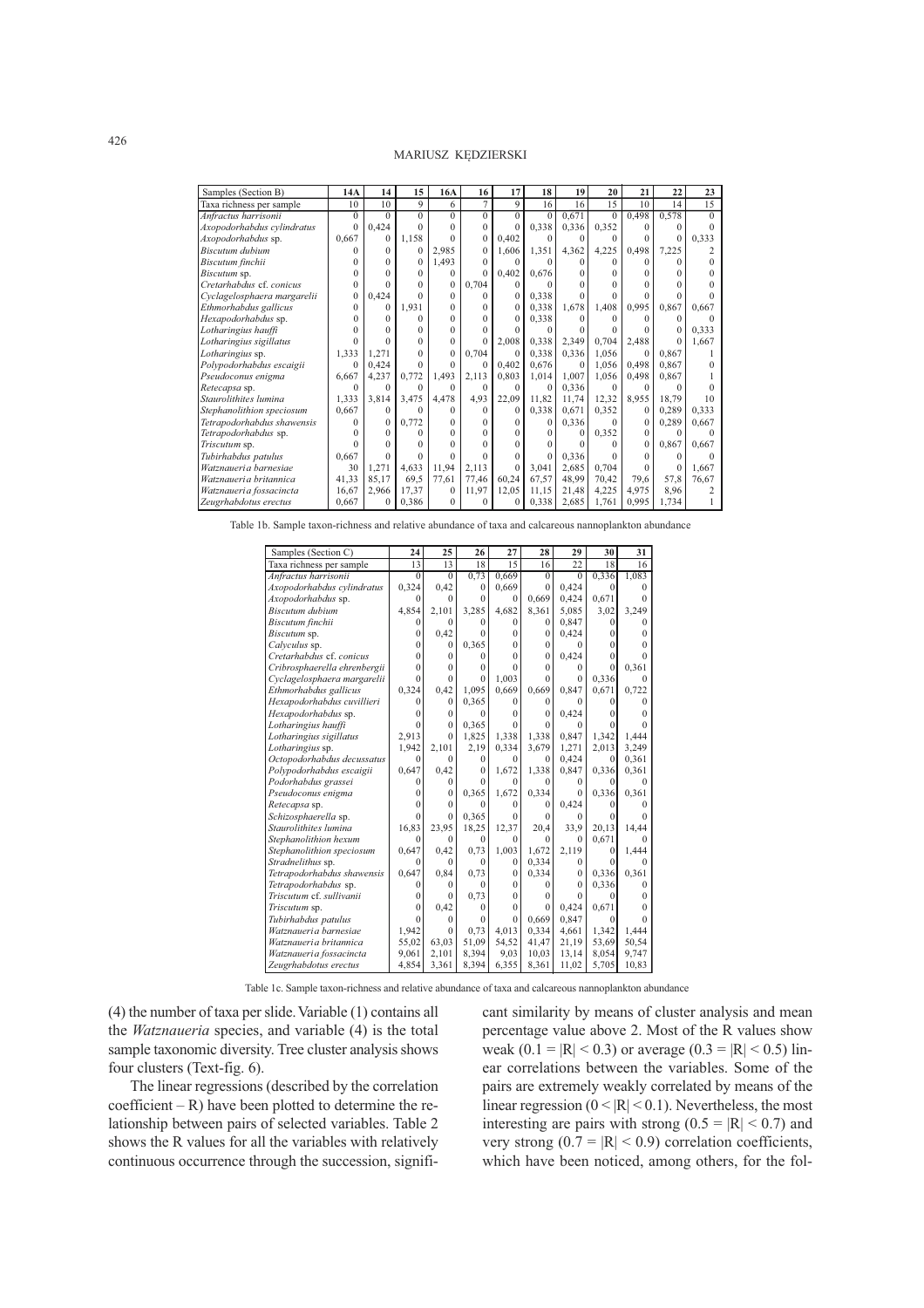



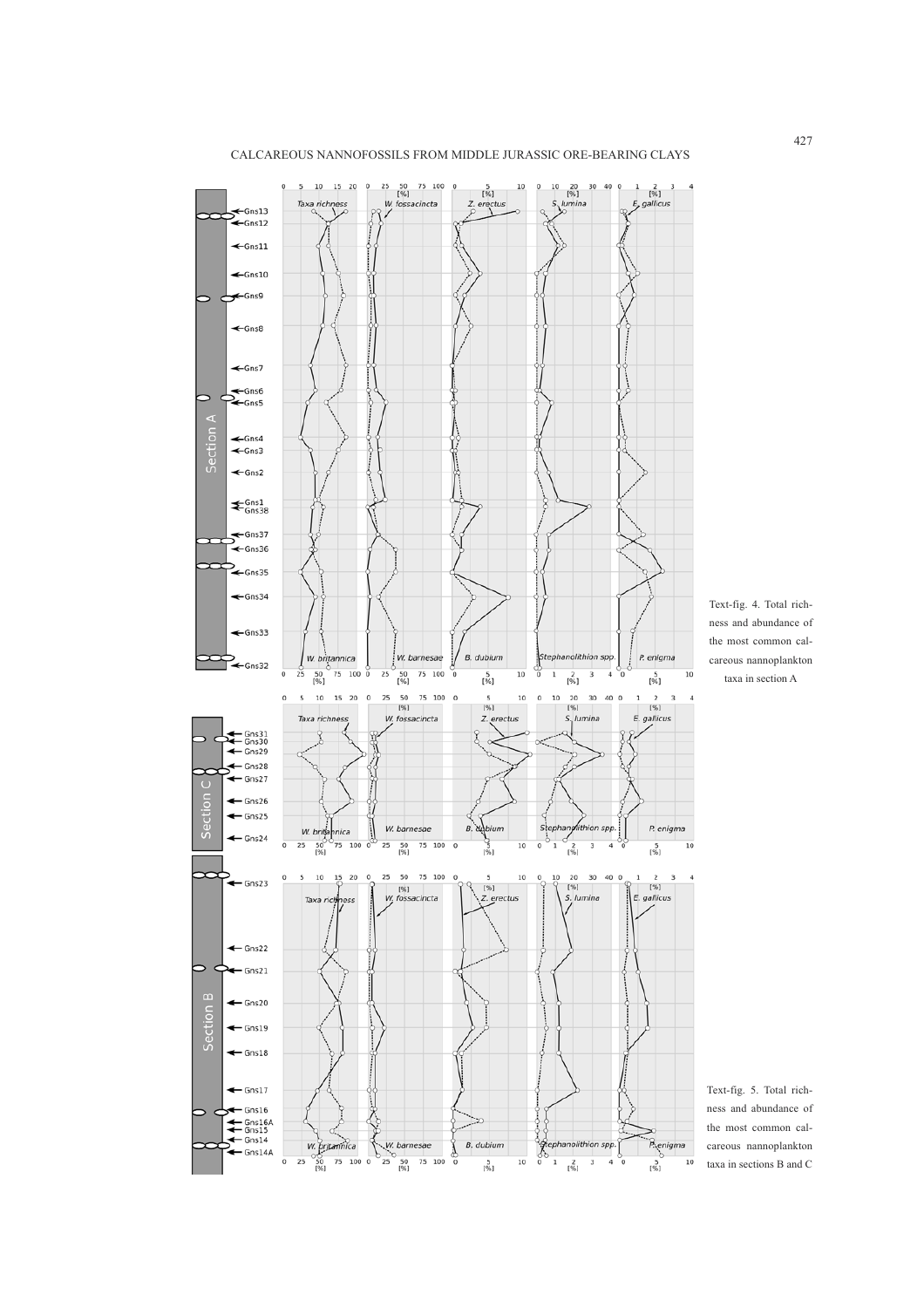lowing pairs: *Watznaueria* spp. vs. *Z. erectus+B. dubium+S. lumina*; *Watznaueria* spp. vs. *S. lumina*; *Watznaueria* spp. vs. *Z. erectus*; *Watznaueria* spp. vs. number of taxa; *Watznaueria* spp. vs. *B. dubium*; *Z. erectus+B. dubium+S. lumina* vs. number of taxa; *Z. erectus* vs. number of taxa. The rest of the strong or very strong linear fits can be omitted due to one of the variables being a part of the other variable in the pair, e.g. *S. lumina* is part of the *Z. erectus+B. dubium+S. lumina* variable, so the very strong linear fit for this pair is strongly affected by self-fitting. R values taken into further considerations are shown in bold in Table 2.

# DISCUSSION

#### **Preservation**

Analysis of the sedimentary environment based on nannofossil assemblages first requires an estimation of the effects of the secondary (taphonomic) changes on the assemblages. Delicate nannoplankton forms, such as holococcoliths of simple rim-like structure, are the most susceptible to secondary processes. In contrast, the robust forms, like cubic nannoliths or placoliths with a solid central area, are the most resistant. One of the most resistant to dissolution among the placoliths are species of *Watznaueria* (Hill 1975; Thierstein 1980)*.* Delicate forms, e.g., muroliths, *Zeugrhabdotus* spp. or *Staurolithites* spp., and placoliths, *Biscutum* spp., are relatively more fragile and they may easily be dissolved (Roth and Bowdler 1981). This can be observed well in sediments with high carbonate (dissolution and then recrystallisation effects) or high organic matter (dissolution effect) contents (see also Bown and Young 1998b). Consequently, assemblages dominated by the dissolu-

tion-resistant taxa (e.g., *Watznaueria*) might be considered as strongly affected by diagenesis. Roth and Bowdler (1981) suggest that nannofossil assemblages composed of more than 40% of *Watznaueria* spp. may be regarded as strongly affected by diagenetic carbonate dissolution. However, this is not always the rule, and numerous, *Watznaueria*-rich assemblages may actually provide the primary environmental signal (e.g., Thomsen 1989). A good example was provided by Mattioli and Pittet (2002), based on early Jurassic limestonemarl alternations. They observed no significant difference in abundance of nannofossil assemblages between the marly and limestone parts of the cyclothems.

The state of preservation of the nannofossil assemblages is E-2 or E-3 (rarely E-1), what means that all of them were affected by dissolution. Nevertheless, the presence of delicate forms such as *Staurolithites lumina*, *Biscutum dubium, Stephanolithion speciosum* and *Zeugrhabdotus erectus,* indicates, that at least in some cases, the influence of diagenesis on the composition of the nannoplankton assemblages was insignificant.

# **Calcareous nannofossils as a palaeoenvironmental indicator**

The coccolithophores producing the coccoliths belong to autotrophic microalgae (Billard and Inouye 2004). The light intensity, inorganic nutrients supply and other environmental factors (e.g., temperature or salinity) controlling the calcification and life processes of coccolithophores are similar to those preferred by other phytoplankton, including diatoms or dinoflagellates (Brand 1994). Coccolithophorids prefer low variability in N:P ratios in the upper 200 m of the water column, the shallower mixed layer depths, high surface ammonium concentrations, high N:Si ratios and low

|                                   | Taxa<br>richness |          |          |          | $B.$ dubium $S.$ lumina W. barnesiae W. britannica | $W.$ fossacincta |          | Z. erectus   Watznaueria spp. | $Z. erectus+$<br>$B$ .dubium $+$<br>S.lumina |
|-----------------------------------|------------------|----------|----------|----------|----------------------------------------------------|------------------|----------|-------------------------------|----------------------------------------------|
| Taxa richness                     |                  |          |          |          |                                                    |                  |          |                               |                                              |
| B. dubium                         | 0.673            | 1.000    |          |          |                                                    |                  |          |                               |                                              |
| S. lumina                         | 0.647            | 0.603    | 1.000    |          |                                                    |                  |          |                               |                                              |
| W. barnesiae                      | $-0.419$         | $-0.313$ | $-0.345$ | 1.000    |                                                    |                  |          |                               |                                              |
| W. britannica                     | $-0.473$         | $-0.454$ | $-0.563$ | $-0.339$ | 1.000                                              |                  |          |                               |                                              |
| W. fossacincta                    | 0.082            | $-0.065$ | $-0.066$ | $-0.338$ | $-0.156$                                           | 1.000            |          |                               |                                              |
| Z. erectus                        | 0.712            | 0.625    | 0.611    | $-0.182$ | $-0.62$                                            | $-0.099$         | 1.000    |                               |                                              |
| Watznaueria spp.                  | $-0.796$         | $-0.767$ | $-0.907$ | 0.292    | 0.684                                              | 0.085            | $-0.850$ | 1.000                         |                                              |
| $Z.$ erectus $+$<br>$B.$ dubium + |                  |          |          |          |                                                    |                  |          |                               |                                              |
| S. lumina<br>W. barnesiae+        | 0.752            | 0.754    | 0.954    | $-0.339$ | $-0.632$                                           | $-0.083$         | 0.798    | $-0.984$                      | 1.000                                        |
| W. fossacinta                     | $-0.371$         | $-0.359$ | $-0.391$ | 0.793    | $-0.444$                                           | 0.305            | $-0.248$ | 0.350                         | $-0.397$                                     |

Table 2. Correlation coefficients for selected, most common nannofossils and number of taxa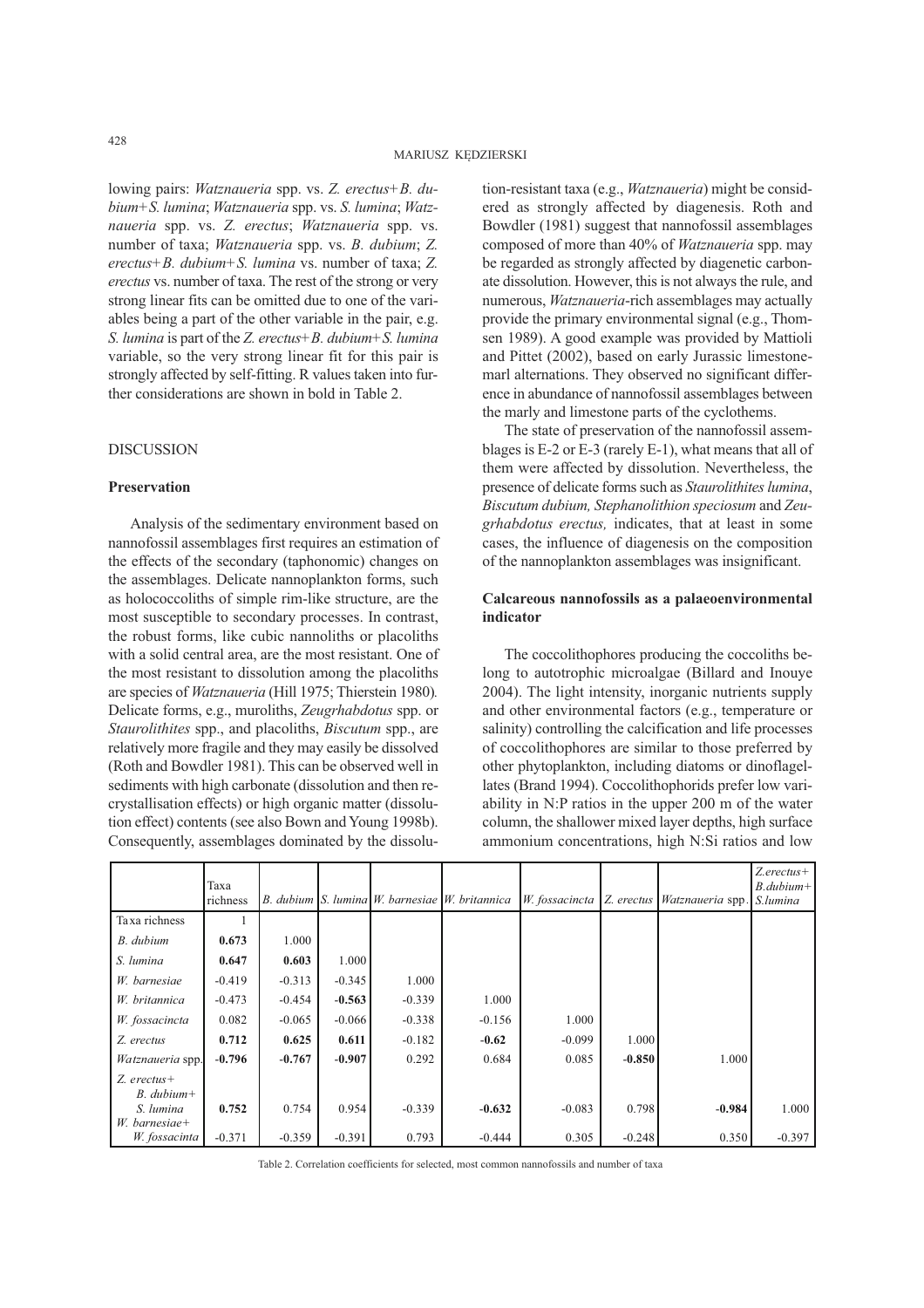iron concentrations to grow and bloom (e.g., Lampert *et al*. 2002; Painter *et al*. 2010). Temperature and the accessibility of nutrients seem to have played the major role in controlling Mesozoic nannoplankton distribution (Burnett *et al*. 2000). The highest diversity assemblages of modern coccolithophores occur in subtropical oceanic gyres. Low-diversity assemblages with the highest total abundance are known from the subpolar or temperate regions (Winter *et al*. 1994). Such a pattern of distribution shows that the majority of modern coccolithophore species prefer moderately low turbulence, moderate nutrient supply, and moderate day-length (Brand 1994; Balch 2004). However, there are some modern species blooming in the fertile waters of coastal and/or equatorial upwellings. *Emiliania huxleyi,* in particular, is regarded as a typical eurytopic species that prefers meso- or eutrophic environments (Young 1994; Balch 2004). Similar ecological preferences are shown by other modern placolith-bearing coccolithophores (e.g., *Gephyrocapsa*), which occur in mass in environments with higher nutrient supply (high-mesotrophy to eutrophy) (e.g., Young 1994). These kinds of ecological preferences (among others: variable and uncertain climate, rapid development, and small body size) can be ascribed to *r*-selection (see Pianka 1970).

Species of *Watznaueria*, which dominated various Middle Jurassic and Cretaceous environments, are *r*-selected (e.g., Street and Bown 2000; Lees *et al.* 2004). Lees *et al.* (2004) interpreted *Watznaueria fossacincta/W. barnesiae-*dominated assemblages from the Upper Jurassic Kimmeridge Clay Formation (Dorset, UK), as nannoplankton blooms, representing the maximum stress of palaeoenvironmental condition. They found that the coccolith-bearing stone-band microlaminae in their studied succession recorded the seasonal blooms and peaks of eutrophy, while other non-watznaueriacean taxa were ecologically almost completely excluded. Subsequently, Lees *et al.* (2006) described an anomalously low-diversity assemblage dominated by Watznaueriaceae from the same formation, and interpreted it as the result of high trophic conditions that excluded most normal open-ocean taxa. They suggested that *W. britannica* was adapted to the highest nutrient concentration and therefore dominated in the lowest-diversity assemblages. Accordingly, the dominance of *W. barnesiae/W. fossacincta* in more diverse assemblages suggests their adaptation to slightly lower nutrient concentration. *Cyclagelosphaera margerelii* appears to be the most extreme r-selected species which may occurs in very high trophic conditions hostile even to *W. britannica* (Lees *et al*. 2006).

Giraud *et al.* (2009) recognised the spatial distribution of nannofossils in a Jurassic slope-to-basin transect, which corresponds to a decrease in nutrient concentration, lower turbulence and an increase in environmental stability. Small-sized *W. britannica* dominated the low-diversity assemblages in the slope settings and became less dominant in the more diverse assemblages of the basinal settings, being replaced with *W. barnesiae/W. fossacincta*. More detailed analysis of the influence of environmental conditions on morphology and abundance of *W. britannica* during the Late Jurassic was provided by Giraud *et al.* (2006). These authors concluded that low oligotrophic conditions in the surface water, connected with warm temperatures, were likely to be optimal for calcification of that species. Olivier *et al.* (2004) noted that small-sized *W. britannica* preferred high mesotrophic environments, *W. barnesiae* low-mesotrophic, whereas large-sized *W. britannica* and *W. manivitae* oligotrophic. Also Carcel *et al.* (2010) ascribed dominance of the smallest morphotype of *W. britannica* to higher trophic conditions, and similar results were reported by Pittet and Mattioli (2002), who concluded that *W. britannica* was more abundant in low-to-high mesotrophic conditions, whereas *W. barnesiae* and *W. manivitae* were more abundant in oligotrophic conditions*.* In contrast, the older results (e.g., Roth and Krumbach 1986; Herrle 2003) suggested that *Watznaueria* indicated low palaeofertility and/or pelagic palaeoenvironments (see also Perch-Nielsen 1985).

Generally, *Watznaueria* seems to be ubiquitous and dominant during the mid-Jurassic – Late Cretaceous, especially within the low and middle palaeolatitudes (e.g., Street and Bown 2000; Lees *et al.* 2004, 2005). The best proxy for the Mesozoic *Watznaueria* seems to be *Emiliania huxleyi*, one of the most opportunistic modern species (Lees *et al*. 2005).

*Biscutum constans* and *Zeugrhabdotus* spp. (< 5 um) seem to have had a similar life strategy: their abundance usually increases in the upwelling zones and thus they may be regarded as good palaeofertility indicators (e.g., Roth and Bowdler 1981; Watkins 1989; Erba 1992; Street and Bown 2000). However, Giraud *et al*. (2009) and Giraud (2009) suggest that "these coccoliths were probably not competitive with respect to small-sized morphotypes of *W. britannica* in unstable and eutrophic surface waters for the Jurassic". On the other hand, Street and Bown (2000) noted that, although *B. constans, Zeugrhabdotus* sp. and *Watznaueria barnesiae* may have had a similar life strategy, their peaks of abundance are inverted. Abundances of *W. barnesiae* occur during periods of more muddy deposition while both *B. constans* and *Zeugrhabdotus* sp. are more common in more carbonate sediments. Despite the common use of these taxa as palaeofertility indicators neither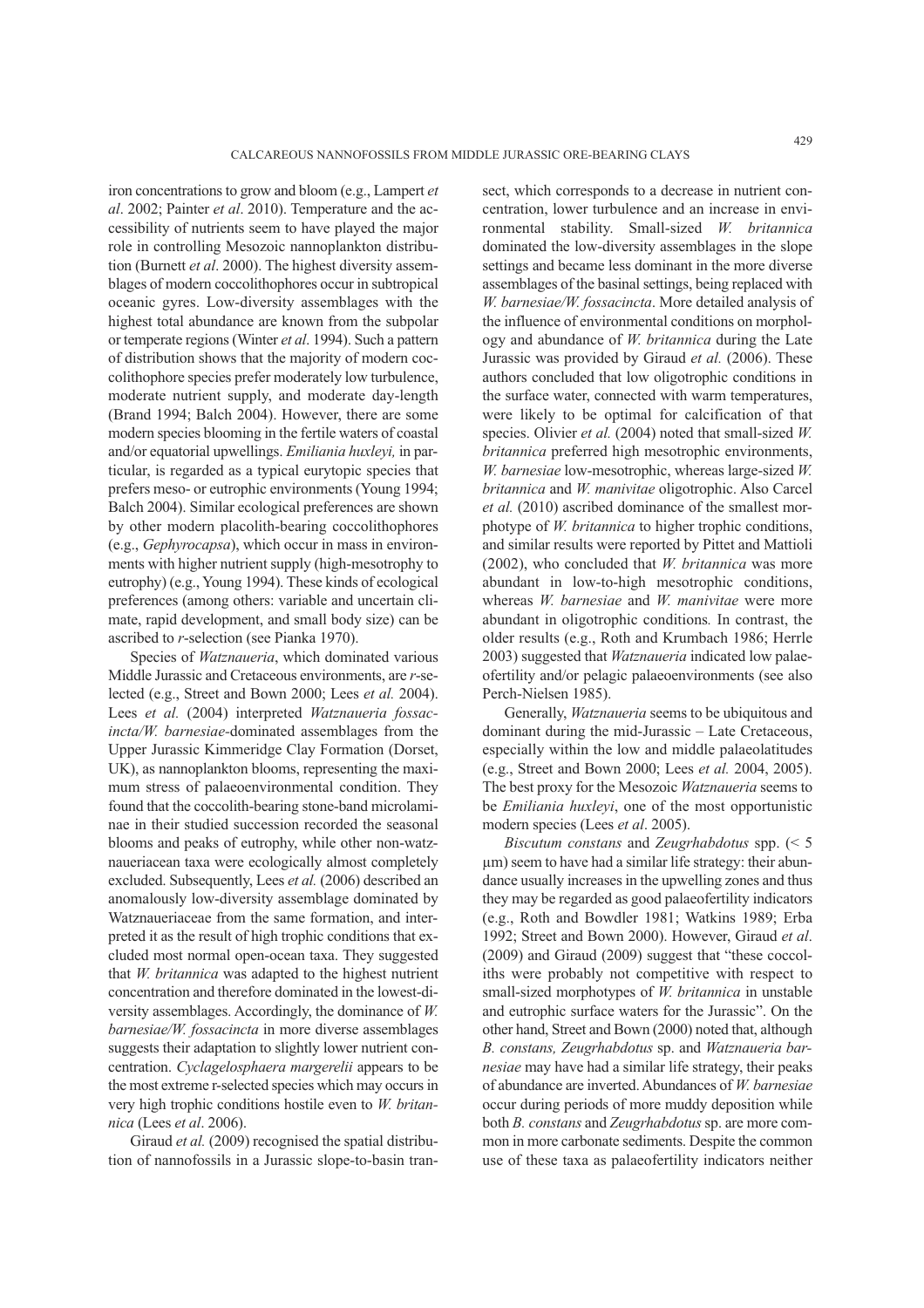their ecological relationships nor preferences are unequivocally clear (Lees *et al*. 2005).

## **Cluster analysis**

Four clusters were revealed in the analysis, though only three of them may have significant similarity in terms of Euclidean distance (Text-fig. 6). The first cluster, of *W. britannica* and *Watznaueria* spp., has the highest similarity. However, as *Watznaueria* spp. consists mostly of *W. britannica* this cluster is almost *W. britannica* self-similarity. Similarly, the cluster grouping *W. barnesiae* and *W. barnesiae*+*W. fossacincta*. High similarity in this cluster is mainly *W. barnesiae*

self-similarity. The third cluster groups *S. lumina,* number of taxa per slide, and *W. fossacincta.* This grouping suggests that *W. fossacincta* is a species of *Watznaueria* that is more abundant in more diverse assemblages, where other *Watznaueria* species become rare. It is noteworthy that *S. lumina* has the most continuous occurrence (absent in only one sample Gns33). This is the second species besides *W. britannica* with such a complete record, what may suggest their similar environmental preferences. *S. lumina* becomes more abundant when *Watznaueria* spp. becomes rarer. The fourth cluster, of *Z. erectus* and *B. dubium*, indicates similar trends in abundance changes. Based on cluster analysis it may be concluded that, among the *Watznaueria*



Text-fig. 6. Cluster analysis of studied assemblage of calcareous nannofossils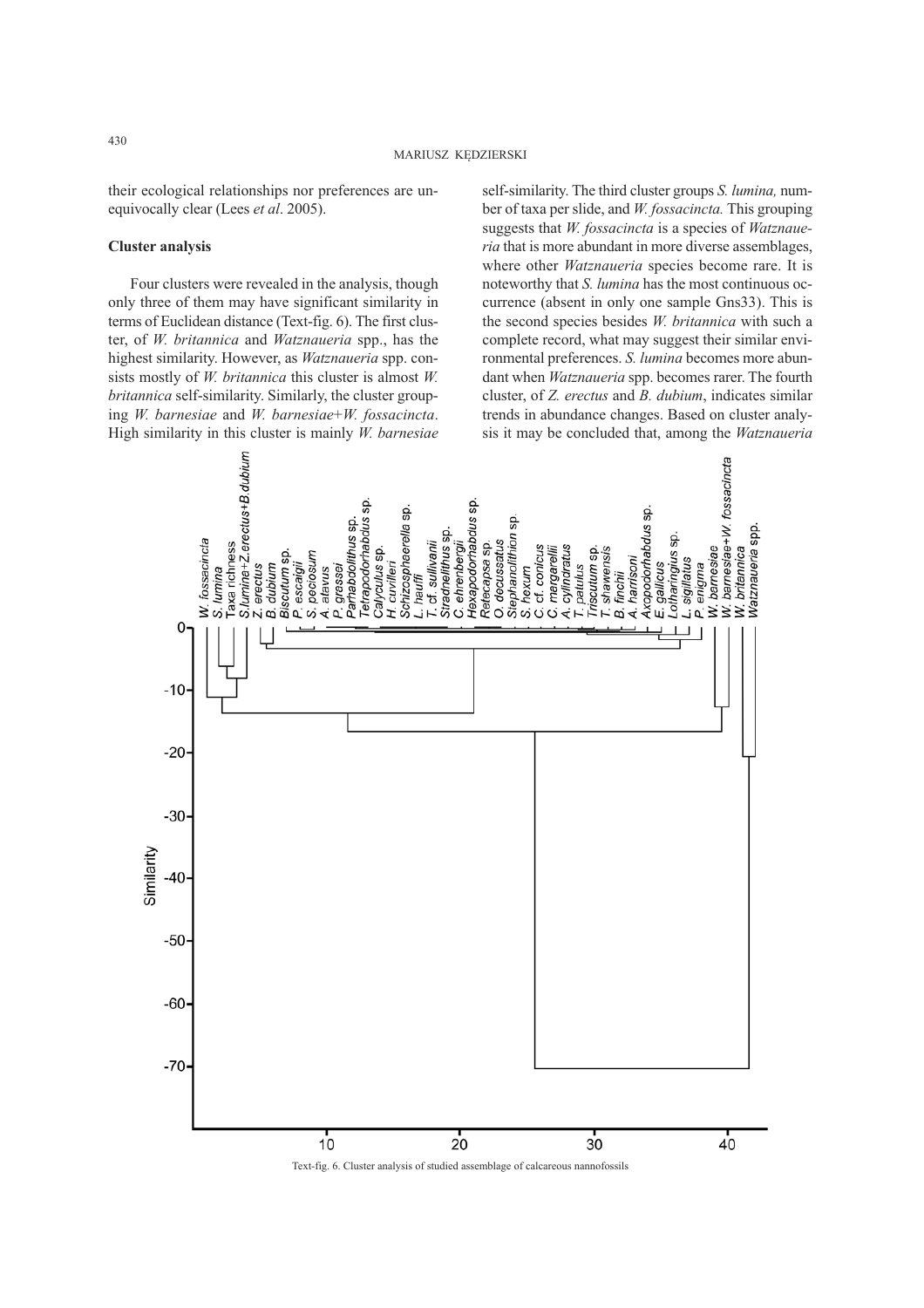species studied herein, *W. fossacincta* has a pattern of occurrence more similar to the group of *S. lumina, Z. erectus* and *B. dubium* than to other *Watznaueria* species.

# **Interpretation of the correlation coefficient**

The abundances of *B. dubium, S. lumina* and *Z. erectus* are proportionally correlated with assemblages richness, with similar R value. There are, most probably, some differences in the abundances between these three taxa, because their sum has an even higher R value. These differences, however, cannot be significant because R values in pairs between them are always at the same level, around 0.6. In conclusion, *B. dubium, S. lumina* and *Z. erectus* most probably occupied a similar ecological niche.

In contrast, abundances of all *Watznaueria* species show strong negative correlation with richness; they are more abundant in assemblages with lower diversity. Particular species of that genus show lower correlation with richness and among them the best fitted species is *W. britannica*, the next *W. barnesiae*, and no correlation was found for *W. fossacincta*.



Text-fig. 7. Scatter diagrams plotted for selected pairs of variables. Section A is available in column on left side and sections B and C on right. Linear regressions are shown together with value of the correlation coefficient (R)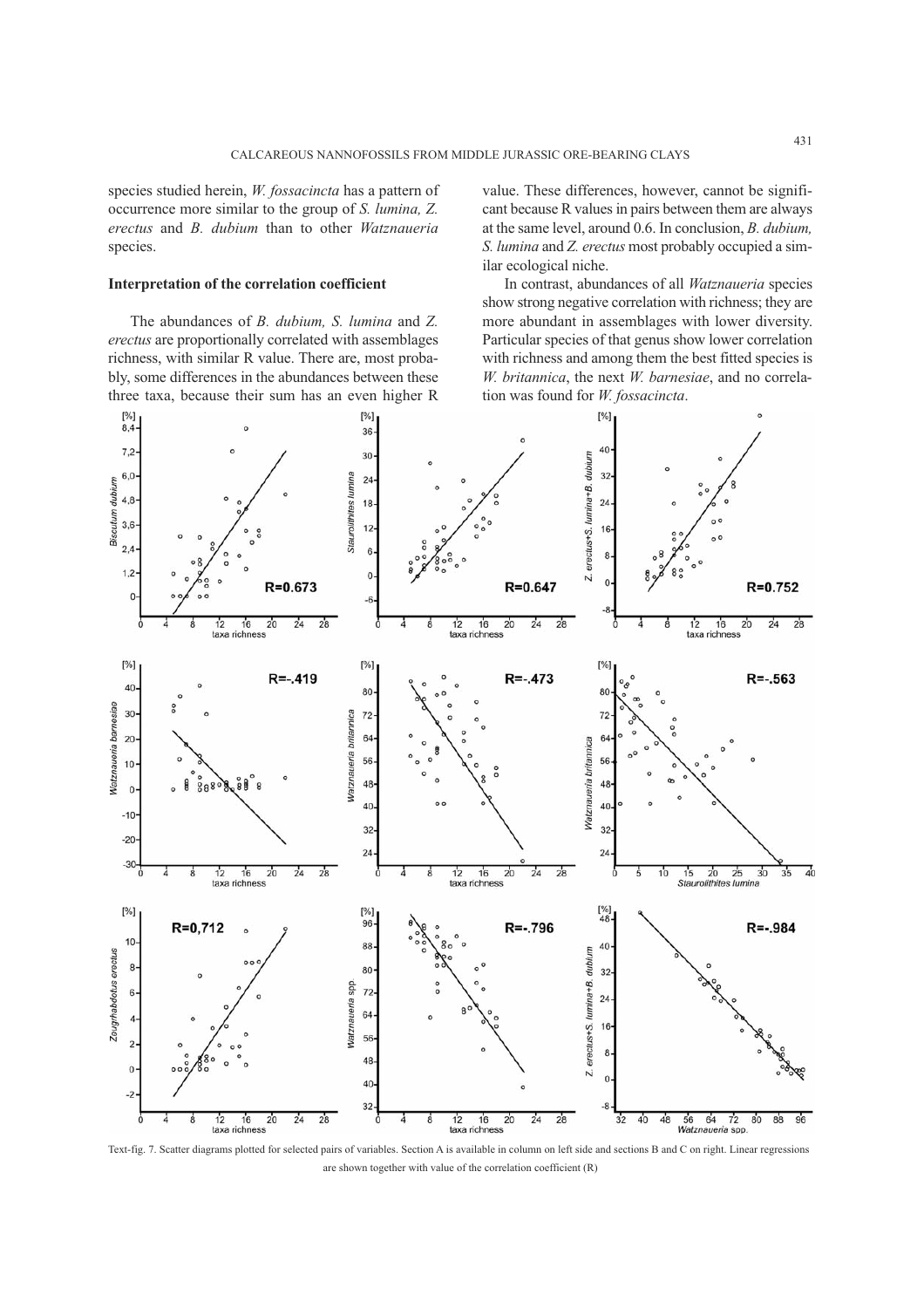A high |R| value for *Watznaueria* spp. and significantly lower |R| values for particular species of this genus suggest some shift in abundance between *W. britannica* and *W. barnesiae,* the most common species recorded in the samples. Their occurrences almost complement one another. Thus, they probably dominated in slightly different palaeoenvironmental conditions. This assumption is also supported by an average |R| value for that pair. *W. fossacincta* shows weak or no correlation in almost every pair of the variables. Also, *W. barnesiae+W. fossacincta* seems to have no significance for ecological considerations in term of correlation coefficient because its average |R| value is derived mainly from the *W. barnesiae* |R| values.

It is also noteworthy that *W. britannica* and *W. barnesiae* differ in their susceptibility to dissolution (Pittet and Mattioli 2002). *W. barnesiae* has the most solid central area of all the *Watznaueria* species reported herein, and seems to be the most resistant one. Nevertheless, the similar  $|R|$  values for these species (or even higher for *W. britannica*) in their correlations with richness values indicate rather the minor influence of dissolution on their share in the studied material.

The best correlation is revealed for *Watznaueria*

spp. and *B. dubium+S. lumina+Z. erectus*, with an almost perfect linear fit. As *W. fossacincta* shows no correlation to *B. dubium+S. lumina+Z. erectus*, it is clear that only *W. britannica* and *W. barnesiae* play a role in this fitting. It may be suggested that *B. dubium+S. lumina+Z. erectus* replace the ecological niche of *W. britannica* and *W. barnesiae.* Nevertheless, perfect linear regression with a negative slope between those two groups may be explained rather as a sign of selective dissolution than the effect of changes in ecological conditions. Such an explanation would be true if *W. barnesiae*, supposedly the most resistant species, had a high negative correlation to richness. Consequently, the rest of the Watznaueriacae should have a lower negative or no linear correlation. In fact, *W. barnesiae* has a lower negative |R| correlation to richness than *W. britannica* in the studied samples (Table 2). Therefore, evidence of strong selective dissolution cannot be confirmed in the studied sections.

In conclusion, the chosen variables show that *W. britannica* and *W. barnesiae* dominated in less diverse assemblages. This cause domination of *W. britannica* and *W. barnesiae* in the whole studied section. *B. dubium, S. lumina* and *Z. erectus* are more abundant in more diverse assemblages*.*



Text-fig. 8. Relative abundance of selected taxa or groups of taxa of calcareous nannofossils, with inferred palaeofertility and sedimentation rate in section A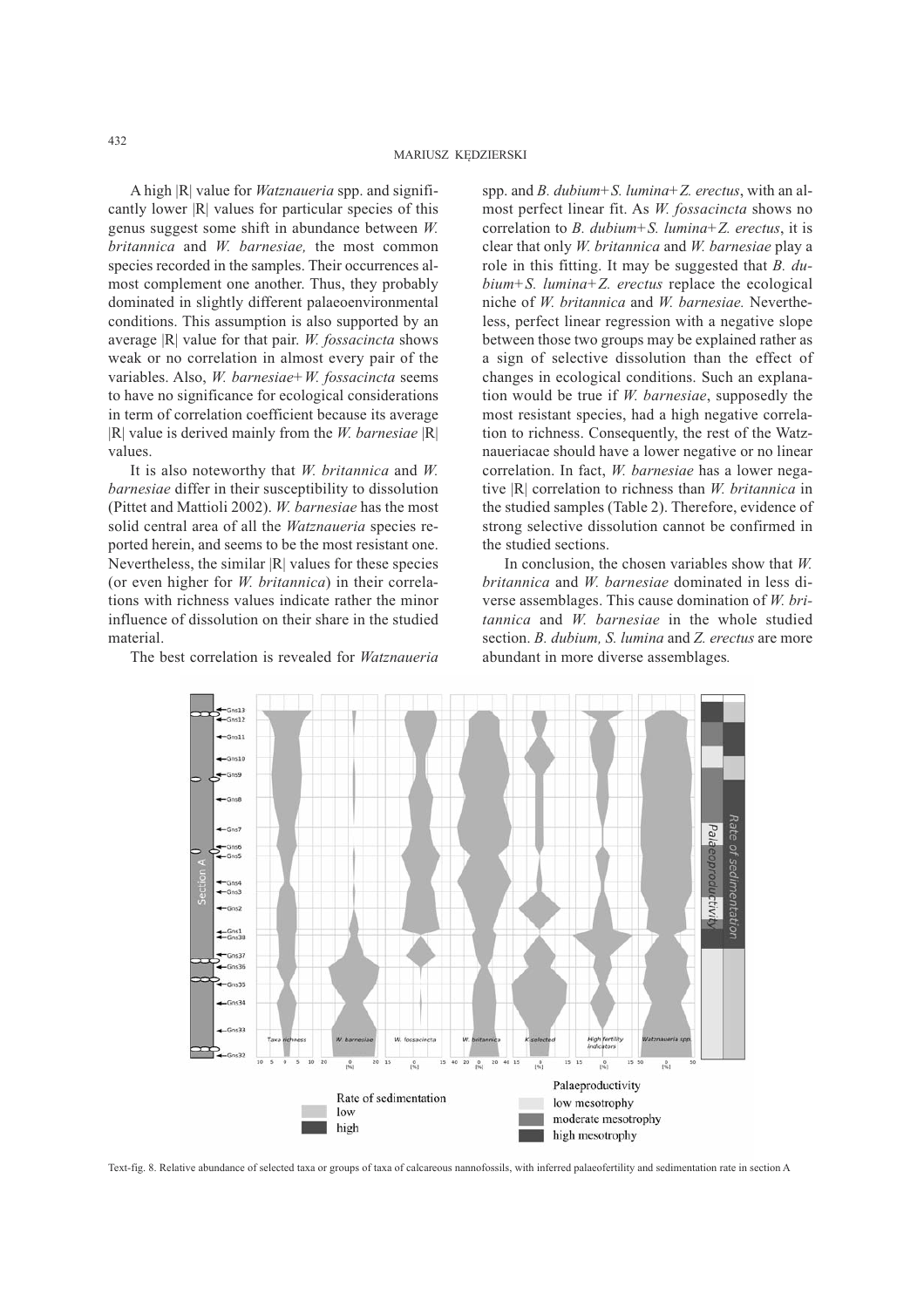## **Factors controlling calcareous nannofossil productivity**

Although the analysis of correlation coefficients provides important information on the general trends in the frequency distribution of the studied assemblages, its resolution does not enable appropriate palaeoenvironmental interpretation. Additional information is supplied by the frequencies of the nannofossil taxa in particular samples (Text-figs 8, 9).

The lowest species richness, less than10 taxa, is recorded in the lower parts of sections A (Gns32–Gns7) and B (Gns14a–Gns17); in the Subcontractus, Morrisi and lower part of the Bremeri zones (Text-figs 2). The richest assemblages, more than 15 taxa, occur in the upper parts of sections A (Gns13) and C, above sample Gns26. The latter is also characterised by a high contribution of species regarded as good palaeofertility-indicators (*Z. erectus* and *B. dubium*) and a higher abundance of *S. lumina* (in contrast to *Watznaueria* spp. which becomes rare) (Text-figs 7, 8). Such occurrence of palaeofertility-indicators suggests a higher availability of nutrients in the surface water during deposition of the upper part of the succession, i.e., during the Retrocostatum Zone. Similarly, the samples taken from the interval around the O and P siderite horizons (Gns34, Gns38 and Gns16a) are also slightly enriched in *Z. erectus* and *B. dubium.*

This pattern of nannofossil distribution partially corresponds to the pattern of sediment grain-size as observed in the succession (Leonowicz 2012, this issue): the lowermost part of the succession, between the N and O siderite horizons (samples Gns14a, Gns33–35) is characterised by the highest content of sand, suggesting the proximity of the source area, entailing delivery of clastic material together with fresh-water, making the marine surface-water hostile for most of the calcareous nannoplankton. Coarse-grained sediments are usually indicative of high energy environments with a high rate of accumulation, but this feature is not essential. A high rate of sedimentation may also characterize fine-grained sediments. In the studied succession, the rate of sedimentation can be estimated based on the presence of horizons with siderite concretions. Most of the concretions are of early diagenetic origin and some of them underwent early reworking (hiatus concretions). They are considered as levels of low sedimentation rate (Majewski 2000; Witkowska 2012, this issue). Formation of the concretions requires stable conditions when the sedimentation rate had been significantly decreased (Witkowska 2012, this issue). This may produce surface-water condition favourable for calcareous nannoplankton (Textfigs 2, 7, 8). The stable conditions occurring during concretion formation are evidenced by the enhanced occurrence of *Ethmorhabdus gallicus* and *Pseudo-*



Text-fig. 9. Relative abundance of selected taxa or groups of taxa of calcareous nannofossils, with inferred palaeofertility and sedimentation rate in sections B and C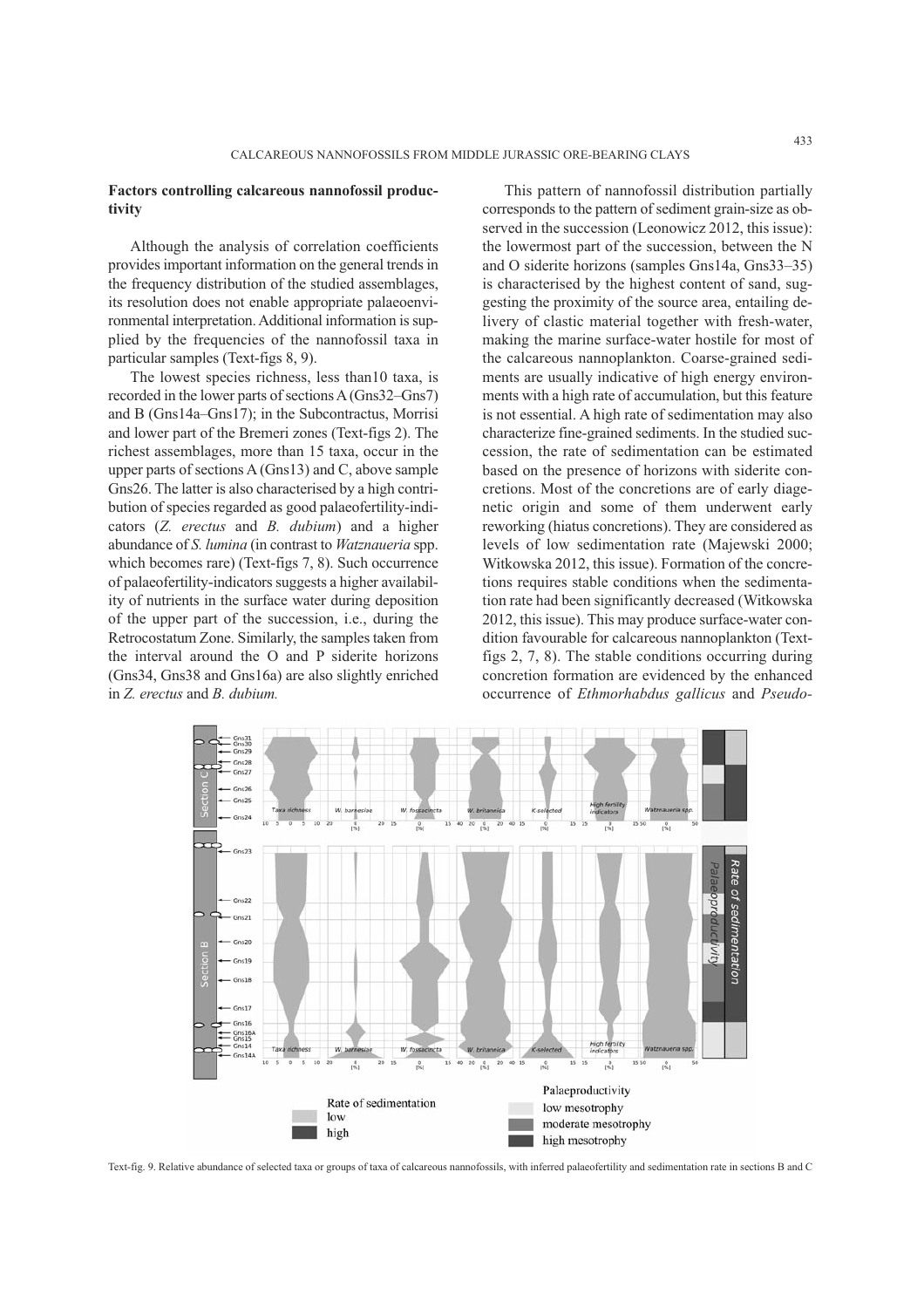*conus enigma*, which may be considered *K*-selected taxa. Their higher abundance is recorded in the lower part of sections A and B (around the concretion horizons O and P) (see Text-figs 2, 8, 9). In this case, the more frequent occurrence of *K*-selected taxa can be explained by a low dynamic water environment (low rate of sedimentation) and relatively low concentration of nutrients. This can be related to the (oligotrophic?) low mesotrophic palaeoenvironments (Text-figs 8, 9).

The middle part of the succession (generally between concretion horizons P and S) dominated by clays and/or clayey shales and with rare concretion horizons, most probably originated during a relatively high rate of sedimentation (Majewski 2000). The nannofossil assemblages from this part of the succession are of low diversity and dominated by *W. britannica*. This relationship may be explained by the generally unstable ecological conditions during periods of a high rate of sedimentation, habitable only for *r*-selected taxa. A higher rate of clastic deposition was connected with higher nutrient supply and destabilization of the environmental conditions. These periods could have also been characterised by a decrease in salinity caused by fresh-water input.

The nannofossil record from the upper part of the succession most probably reflects the highest fertility of the sea surface-water as the fertility-indicating taxa have their peak of abundance. It should also be emphasised that the rate of nutrient supply (regardless of sedimentation rate) was constantly moderate or high, indicating a low to high mesotrophic environment. Consequently, it seems that it was mainly water dynamics (stable or unstable conditions) that controlled the composition of nannoplankton assemblages.

Based on estimated fertility and sedimentation rate, inferred from nannoplankton assemblages, the following palaeoenvironments may be distinguished (Textfigs 8, 9):

- low mesotrophy and moderate (high?) rate of sedimentation (low frequency of palaeofertility indicators, high frequency of K-selected taxa); middle part of the Gnaszyn succession (samples Gns2; 6? –7?; 10; 19– 20; 22; 27);
- low mesotrophy and low rate of sedimentation (dominance of *Watznaueria* spp. and high frequency of *K*selected taxa); lower part of the Gnaszyn succession (samples Gns32-37; 14A-16A);
- mesotrophy and high rate of sedimentation (dominance of *Watznaueria* group); middle part of the Gnaszyn succession (samples Gns1; 3–5; 8–9; 11; 18; 21; 23–26)
- moderate/high mesotrophy with low rate of sedimentation (high frequency of palaeofertility indicators,

low frequency of *K*-selected taxa, high diversity); upper part of the Gnaszyn succession (samples Gns12–13; 28–31)

# SUMMARY

The Gnaszyn succession contains poorly to moderately preserved calcareous nannofossil assemblages dominated by species of *Watznaueria* (especially *W. britannica*).

Although diagenetic processes may have enriched the samples in dissolution-resistant species to some extent, the assemblages seem to have been only weakly affected by dissolution and still record their primary composition.

*Watznaueria britannica* and *W. barnesiae* dominate assemblages with low diversity. There is some offset in their abundance which complemented each other in their dominance throughout the entire material studied.

*Biscutum dubium, Staurolithites lumina* and *Zeugrhabdotus erectus* are more abundant in assemblages with higher diversity and show the opposite trend in abundance to *W. britannica* and *W. barnesiae.* 

*Pseudoconus enigma* and *Ethmorhabdus gallicus* may represent *K*-selected species.

The palaeoenvironment of sedimentation of the studied deposits may represent low through moderate/high mesotrophy. The unstable rate of sedimentation and nutrient supply (thus palaeoproductivity) together with changes in stability of the surface water dynamics were the main factors controlling the frequency of the taxa throughout the succession and the diversity of the assemblages. These factors most probably reflected climatic and/or bathymetric changes regulated by proximity of the coastline and/or the amount of the river-derived input.

The high amount of suspended organic matter reduces light availability so that only opportunistic species can survive in such conditions. Interruption or decrease in the rate of sedimentation and simultaneous high nutrient supply (a predominant mesotrophic palaeoenvironment) improved the ecological conditions, causing a decrease in the percentage of *r*-selected taxa and an increase in the diversity of the assemblages. On other hand, a low rate of sedimentation and low nutrient supply is reflected in an increase in abundance of *K*-selected taxa.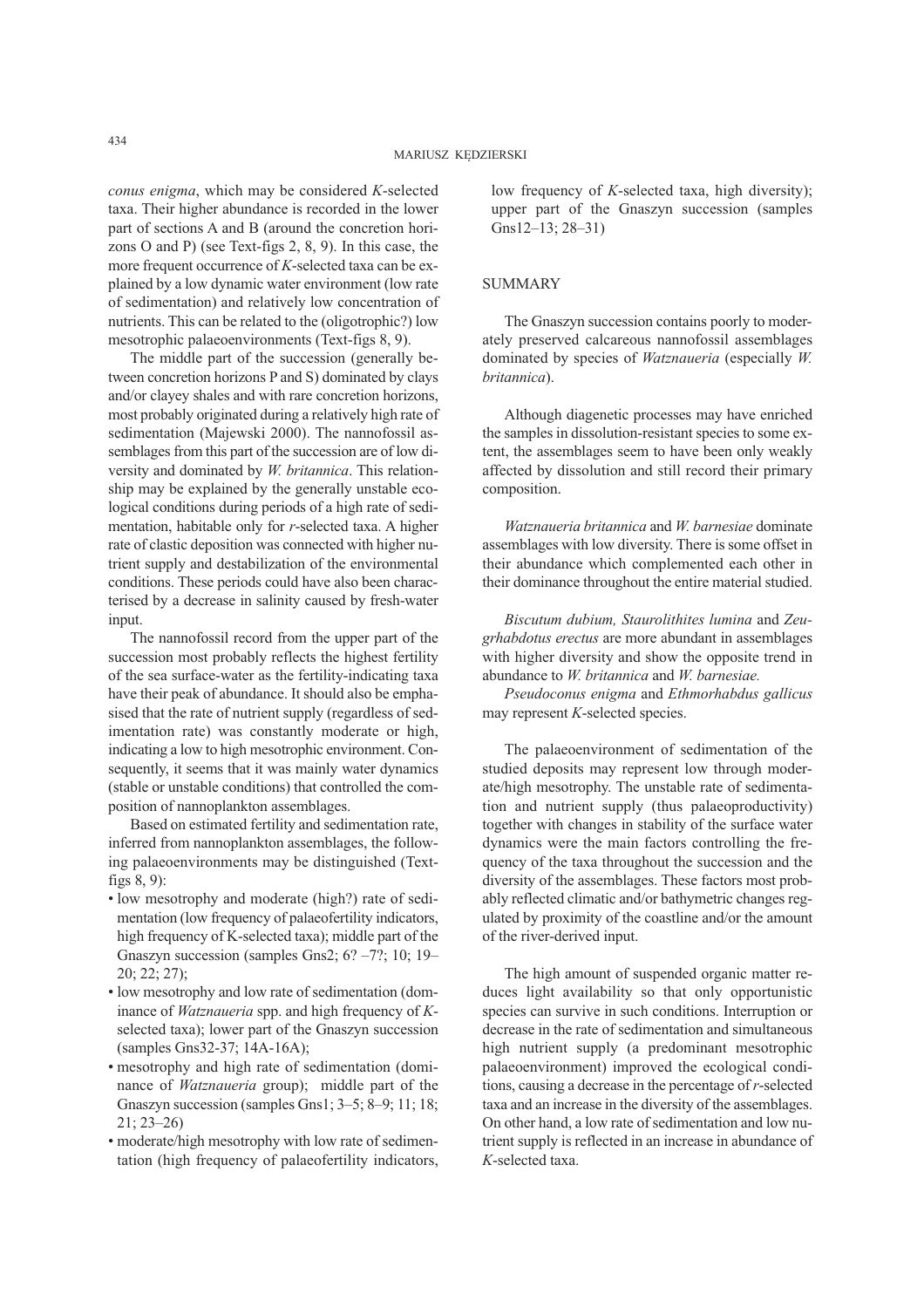#### **Acknowledgements**

I thank Przemysław Gedl for delivering the rock samples and motivating me to study this subject. I am very grateful to Fabienne Giraud for her very constructive remarks improving the text and completing the reference list, and to Katarina Holcova for her inspiring suggestions. Special thanks go to Andrzej Kaim for his remarkable comments and suggestions. This text has greatly benefited from comments and corrections by Ireneusz Walaszczyk. The paper is a contribution of the Jagiellonian University Institute of Geological Sciences BW fund and DS project No 001673.

# **REFERENCES**

- Andruleit, H., Stäger, S., Rogalla, U. and Čepek, P. 2003. Living coccolithophores in the northern Arabian Sea: ecological tolerances and environmental control. *Marine Micropaleontology*, **49**, 157–181.
- Balch, W.M. 2004. Re-evaluation of the physiological ecology of coccolithophores. In: Coccolithophores. In: H.R. Thierstein and J.R Young (Eds), From Molecular Processes to Global Impact, pp. 165–190. Springer; Berlin, Heidelberg, New York.
- Billard, C. and Inouye, I. 2004. What is new in coccolithophore biology? In: H.R. Thierstein and J.R. Young (Eds), Coccolithophores. From Molecular Processes to Global Impact, pp. 1–29. Springer; Berlin, Heidelberg, New York.
- Burnett, J.A., Young, J.R. and Bown, P.R. 2000. Calcareous nannoplankton and climate change. In: S.J. Culver and P.F. Rawson (Eds), Biotic Response to Global Change. The Last 145 Milion Years, pp. 35–50. Cambridge University Press; Cambridge, New York, Melbourne.
- Bown, P.R. 1987. Taxonomy, biostratigrapy, and evolution of late Triassic-early Jurassic calcareous nannofossils. *Special Papers in Palaeontology*, **38**, 1–118.
- Bown, P.R. and Cooper, M.K.E. 1998. Jurassic. In: P.R. Bown (Ed.), Calcareous Nannofossil Biostratigraphy, pp. 34–85. Kluwer Academic Publishers; Dordrecht, London, Boston.
- Bown, P.R., Burnett, J.A. and Gallagher, L.T. 1992. Calcareous nannoplankton evolution. *Memorie di Scienze Geologiche già Memorie degli Istituti di Geologia e Mineralogia dell'Universita di Padova*, **43**, 1–17.
- Bown, P.R., Lees, J.A. and Young, J.R. 2004. Calcareous nannoplankton evolution and diversity through time, In: H.R. Thierstein and J.R. Young (Eds), Coccoltihophores. From Molecular Processes to Global Impact, pp. 481–508. Springer; Berlin, Heidelberg, New York.
- Bown, P.R. and Young, J.R. 1998a. Introduction. In: P.R. Bown (Ed.), Calcareous Nannofossil Biostratigraphy, pp.

1–15. Kluwer Academic Publishers; Dordrecht, London, Boston.

- Bown, P.R. and Young, J. R., 1998b. Techniques. In: P.R. Bown (Ed.), Calcareous Nannofossil Biostratigraphy, pp. 16–28. Kluwer Academic Publishers; Dordrecht, London, Boston.
- Brand, L.E. 1994. Physiological ecology of marine coccolithophores. In: A. Winter A. and W.G. Siesser (Eds), Coccolithophores, pp. 39–50. Cambridge University Press; Cambridge.
- Brummer, G.J.A. and Van Eijden, A.J.M. 1992. 'Blue-ocean' paleoproductivity estimates from pelagic carbonate mass accumulation rates. *Marine Micropaleontology*, **19**, 99– 117.
- Carcel, D., Colombié, C., Giraud, F. and Courtinat, B. 2010. Tectonic and eustatic control on a mixed siliciclastic-carbonate platform during the Late Oxfordian-Kimmeridgian (La Rochelle platform, western France). *Sedimentary Geology*, **223,** 334–359.
- Erba, E. 1992. Middle Cretaceous calcareous nannofossils from the western Pacific (Leg 129): evidence for paleoequatorial crossing. *Proc. ODP, Scien. Results*, **129,** 189– 201.
- Falkowski, P.G., Schofield, O., Katz, M.E., Van de Schootbrugge, B. and Knoll, A.H. 2004. Why is the Land Green and the Ocean Red? In: H.R. Thierstein and J.R. Young (Eds), Coccoltihophores. From Molecular Processes to Global Impact, pp. 427–453. Springer; Berlin, Heidelberg, New York.
- Gedl, P. and Kaim, A. 2012. Palaeoenvironmental reconstruction of Bathonian (Middle Jurassic) sediments at Gnaszyn, Kraków-Częstochowa Upland, Poland – introduction. *Acta Geologica Polonica,* **62** (3), 267–280.
- Gedl, P., Kaim, A., Boczarowski, A., Kędzierski, M., Smoleń, J., Szczepanik, P., Witkowska, M. and Ziaja, J. 2003. Rekonstrukcja paleośrodowiska sedymentacji środkowojurajskich iłów rudonośnych Gnaszyna (Częstochowa) – wyniki wstępne. *Tomy Jurajskie* **1**, 19–27. [In Polish]
- Giraud, F. 2009. Calcareous nannofossil productivity and carbonate production across the Middle-Late Jurassic transition in the French Subalpine Basin. *Geobios*, **42**, 699– 714.
- Giraud, F., Pittet, B., Mattioli, E. and Audouin, V. 2006. Paleoenvironmental controls on the morphology and abundance of the coccolith *Watznaueria britannica* (Late Jurassic, southern Germany). *Marine Micropaleontology*, **60**, 205–225.
- Giraud, F., Courtinat, B. and Atrops, F. 2009. Spatial distribution patterns of calcareous nannofossils across the Callovian-Oxfordian transition in the French Subalpine Basin. *Marine Micropaleontology*, **72**, 129–145.
- Hammer, Ø., Harper, D.A.T. and Ryan, P.D. 2001. Past: Paleontological Statistics Software Package for Edu-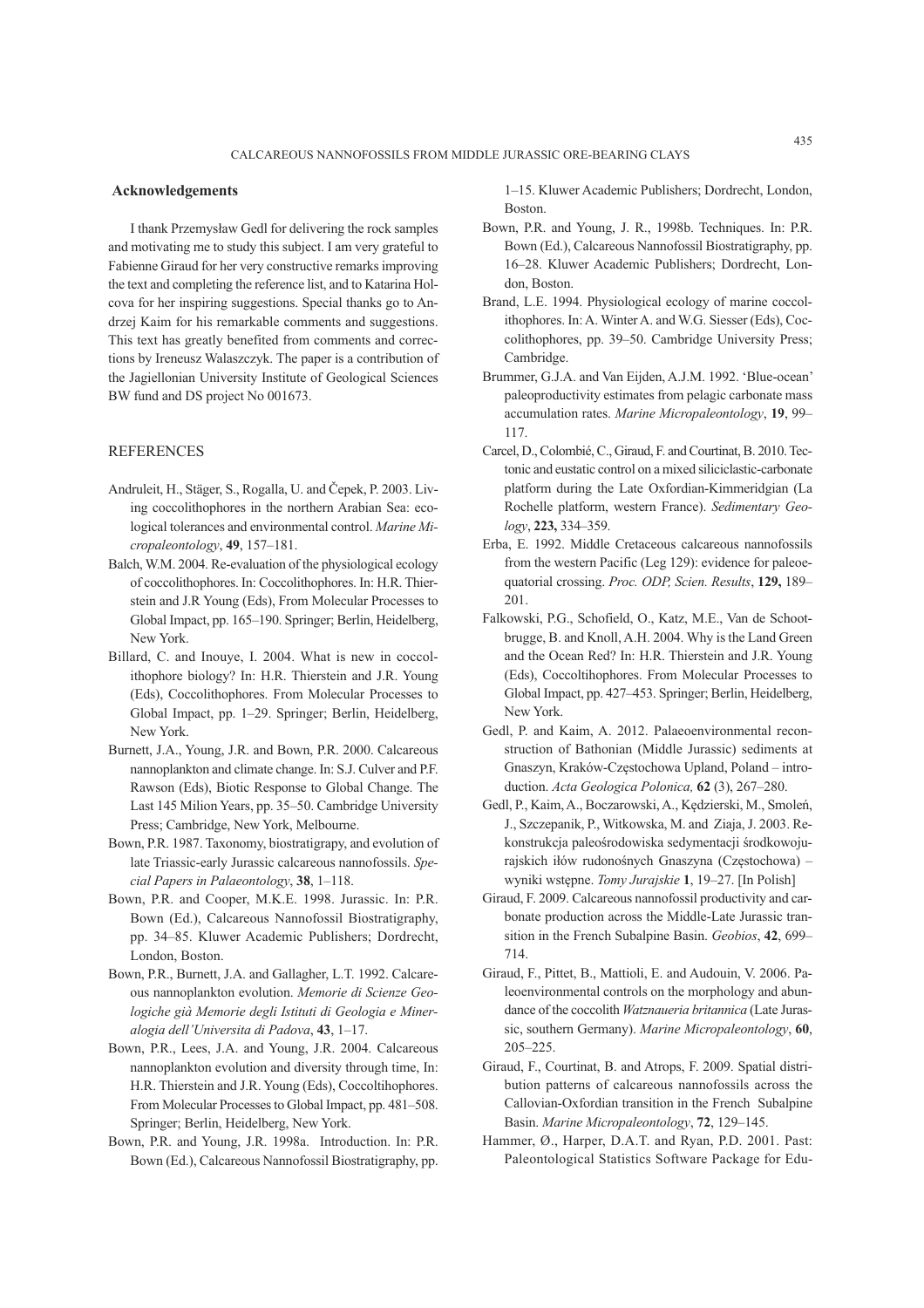cation and Data Analysis. *Palaeontologica Electronica,* **4,** 9 pp. http://palaeo-electronica.org/2001\_1/past/issue1\_01.htm

- Herrle, J. O. 2003. Reconstructing nutricline dynamics of mid-Cretaceous oceans: evidence from calcareous nannofossils from the Niveau Paquier black shale (SE rance). *Marine Micropaleontology*, **47,** 307–321.
- Hill, M.E. 1975. Selective dissolution of mid-Cretaceous (Cenomanian) calcareous nannofossils. *Micropaleontology*, **21**, 227–235.
- Kaim, A. 2004. The evolution of conch ontogeny in Mesozoic open sea gastropods. *Palaeontologia Polonica*, **62**, 3– 183.
- Kaim, A. 2008. A review of gastropods from a Callovian (Middle Jurassic) glacial drift at Łuków, Eastern Poland. *Neues Jahrbuch für Geologie und Paläontologie Abhandlungen*, **247**, 161–176.
- Kaim, A. 2011. Non-actualistic wood-fall associations from Middle Jurassic of Poland. *Lethaia*, **44**, 109–124.
- Lampert, L., Queguiner, B., Labasque, T., Pichon, A. and Leberton, N. 2002. Spatial variability of phytoplankton composition and biomass on the eastern continental shelf of the Bay of Biscay (north-east Atlantic Ocean). Evidence fro a bloom of *Emiliania huxleyi* (Prymnesiophyceae) in spring 1998. *Continental Shelf Research* **22,** 1225–1247.
- Lees, J.A., Bown, P.R., Young, J. R. and Riding, J. B. 2004. Evidence for annual records of phytoplankton productivity in the Kimmeridge Clay Formation coccolith stone bands (Upper Jurassic, Dorset, UK). *Marine Micropaleontology,* **52**, 29–49.
- Lees, J.A., Bown, P.R. and Mattioli, E. 2005. Problems with proxies? Cautionary tales of calcareous nannofossil palaeoenvironmental indicators. *Micropaleontology*, **51**, 333–343.
- Lees, J.A., Bown, P.R. And Young, J.R. 2006. Photic zone palaeoenvironments of the Kimmeridge Clay Formation (Upper Jurassic, UK) suggested by calcareous nannoplankton palaeoecology. *Palaeogeography, Palaeoclimatology, Palaeoecology*, **235**, 110–134.
- Leonowicz, P. 2012. Sedimentology and ichnology of Bathonian (Middle Jurassic) orebearing clays at Gnaszyn, Kraków-Silesia Homocline, Poland. *Acta Geologica Polonica*, **62** (3), 281–296.
- Majewski, W. 2000. Middle Jurassic concretions from Częstochowa (Poland) as indicators of sedimentation rates. *Acta Geologica Polonica*, **50**, 431–439.
- Mattioli, E. and Pittet, B. 2002. Contribution of calcareous nannoplankton to carbonate deposition: a new approach applied to the Lower Jurassic of central Italy. *Marine Micropaleontology*, **45**, 175–190.
- Matyja, B.A. and Wierzbowski, A. 2003. Biostratygrafia amonitowa formacji częstochowskich iłów rudonośnych (naj-

wyższy bajos – górny baton) z odsłonięć w Częstochowie. *Tomy Jurajskie*, **1**, 3–6. [In Polish]

- Matyja, B.A. and Wierzbowski, A. 2006. Stop B1.7 Gnaszyn clay pit (Middle Bathonian-lowermost Upper Bathonian). Ammonite biostratigraphy. In: A. Wierzbowski *et al.* (Eds), Jurassic of Poland and adjacent Slovakian Carpathians, pp.154–155. Field trip guidebook of 7<sup>th</sup> International Congress on the Jurassic System. Polish Geological Institute; Warszawa.
- Okada, H. and Honjo, S. 1973. The distribution of oceanic coccolithophorids in the Pacific. *Deep-sea Research*, 20, 355–374.
- Olivier, N., Pittet, B. and Mattioli, E. 2004. Palaeoenvironmental control on sponge-microbialite reefs and contemporaneous deep-shelf marl-limestone deposition (Late Oxfordian, southern Germany). *Palaeogeography, Palaeoclimatology, Palaeoecology*, **212**, 233–263.
- Painter, S.C., Poulton, A.J., Allen, J.T., Pidcock, R. and Balch, W.M. 2010. The COPAS'08 expedition to the Patagonian Shelf: Physical and environmental conditions during the 2008 coccolithophore bloom. *Continental Shelf Research*, **30**, 1907–1923.
- Perch-Nielsen, K. 1985. Mesozoic calcareous nannofossils. Cenozoic calcareous nannofossils. In: H.M. Bolli, J.B. Saunders and K. Perch-Nielsen (Eds), Plankton stratigraphy, pp. 329–554. Cambridge University Press, Cambridge.
- Pianka, E. R. 1970. On r- and K-Selection. *American Naturalist*, **102**, 592–597.
- Pittet, B. and Mattioli, E. 2002. The carbonate signal and calcareous nannofossil distribution in an Upper Jurassic section (Balingen – Tieringen, Late Oxfordian, southern Germany). *Palaeogeography, Palaeoclimatology, Palaeoecology*, **179**, 71–96.
- Rost, B. and Riebesell, U. 2004. Coccolithophores and the biological pump: responses to environmental chnages, In: H.R. Thierstein and J.R. Young (Eds), Coccoltihophores. From Molecular Processes to Global Impact, pp. 99–125. Springer, Berlin, Heidelberg, New York.
- Roth, P. H. 1983. Jurassic and Lower Cretaceous calcareous nannofossils in the western North Atlantic (Site 534): biostratigraphy, preservation, and some observations on biogeography and palaeoceanography. *Initial Reports of the Deep Sea Drilling Project*, **76**, 587–621.
- Roth, P. H. 1986. Mesozoic palaeoceanography of the North Atlantic and Tethys Oceans. In: C.P. Summerhayes and N.J. Shackleton (Eds), North Atlantic Palaeoceanography, *Geological Society, London, Special Publication*, **21**, 299– 320.
- Roth, P. H. and Bowdler, J. L. 1981. Middle Cretaceous calcareous nannoplankton biogeography and oceanography of the Atlantic and Indian oceans. *SEPM Special Publications*, **32**, 517–546.